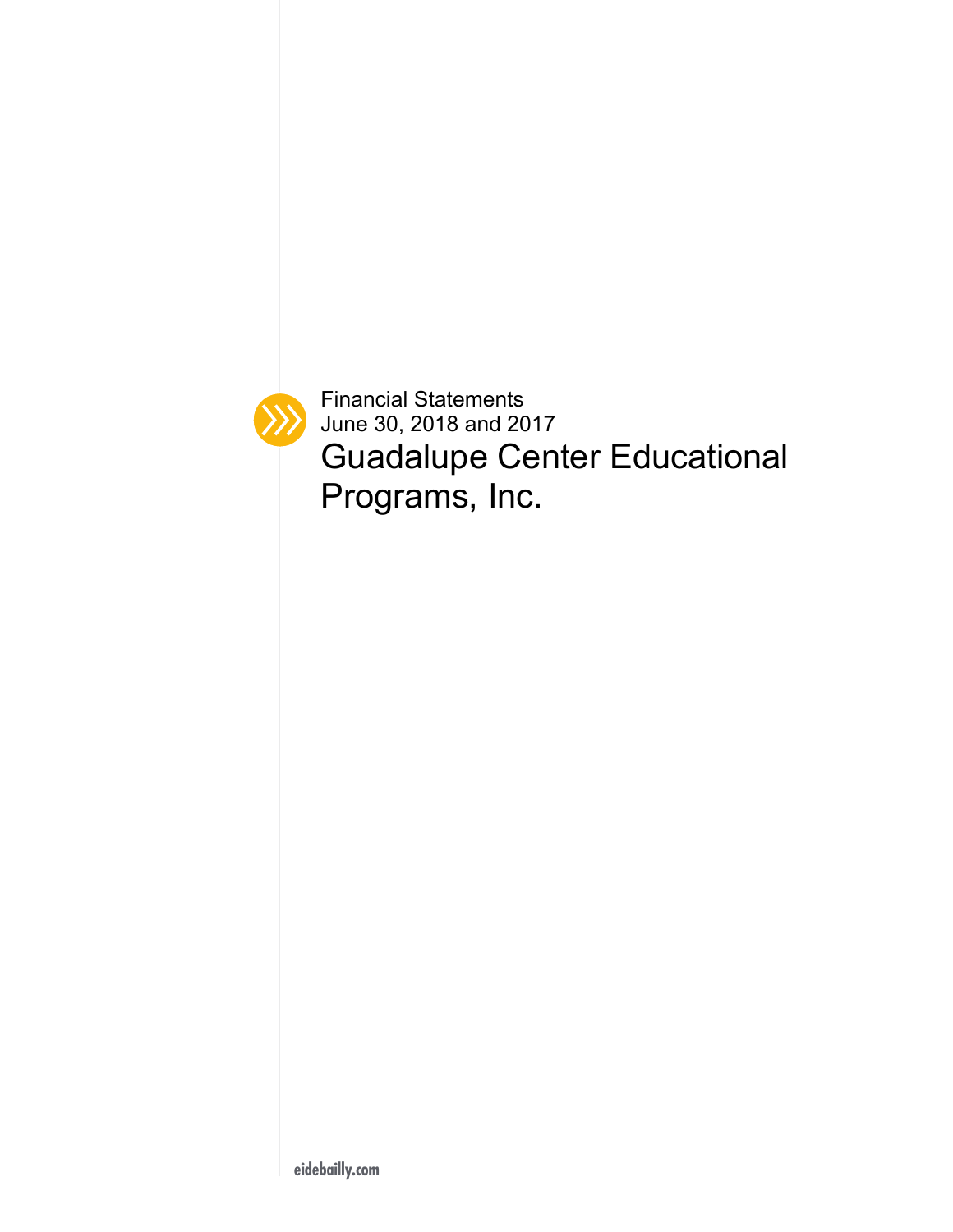| <b>Financial Statements</b> |  |
|-----------------------------|--|
|                             |  |
|                             |  |
|                             |  |
| Supplementary Information   |  |
|                             |  |
|                             |  |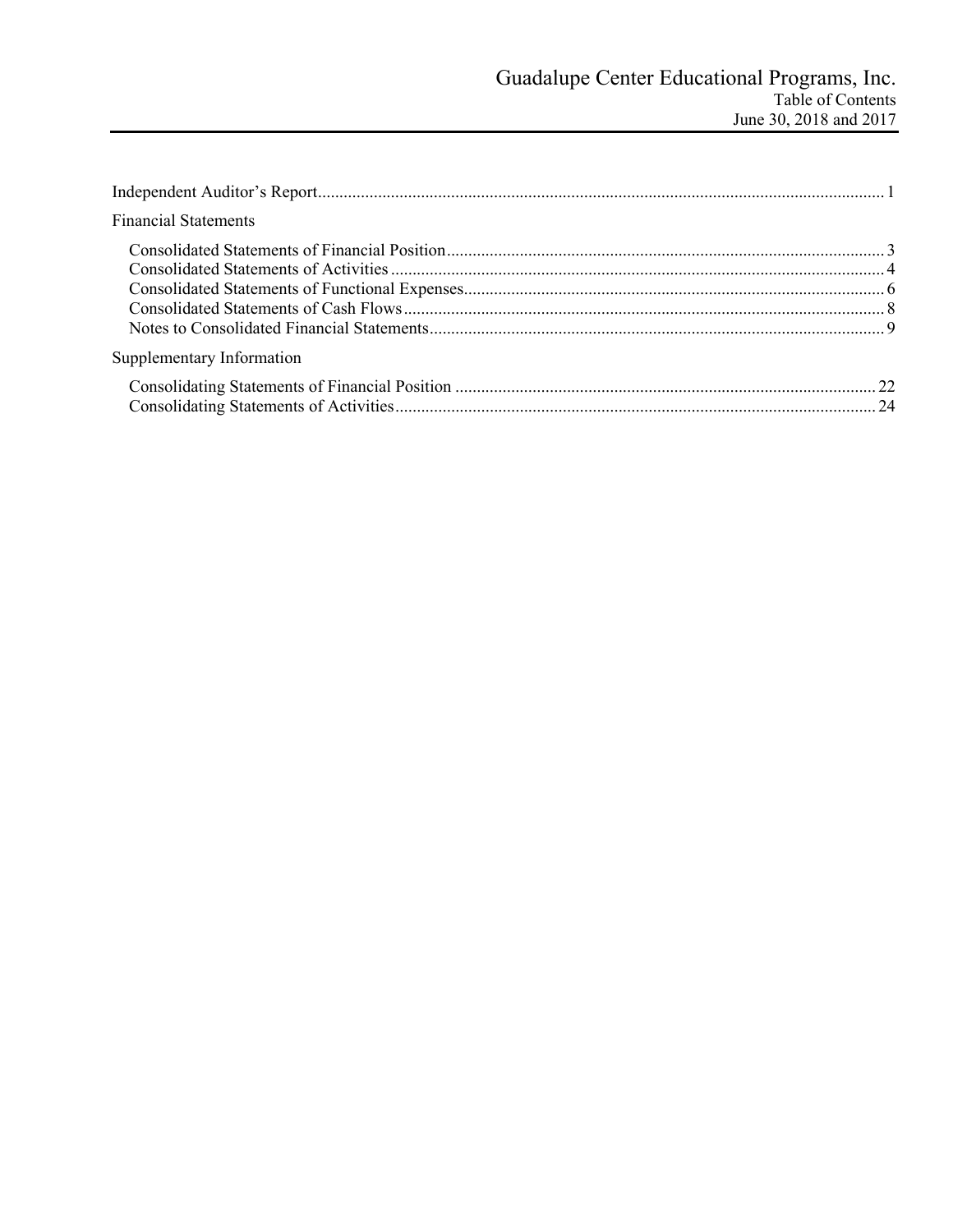

**CPAs & BUSINESS ADVISORS** 

#### **Independent Auditor's Report**

The Board of Directors Guadalupe Center Educational Programs, Inc. Salt Lake City, Utah

#### **Report on the Financial Statements**

We have audited the accompanying consolidated financial statements of Guadalupe Center Educational Programs, Inc. (a nonprofit organization) which comprise the consolidated statements of financial position as of June 30, 2018 and 2017, and the related consolidated statements of activities, functional expenses, and cash flows for the years then ended, and the related notes to the consolidated financial statements.

#### **Management's Responsibility for the Financial Statements**

Management is responsible for the preparation and fair presentation of these consolidated financial statements in accordance with accounting principles generally accepted in the United States of America; this includes the design, implementation, and maintenance of internal control relevant to the preparation and fair presentation of consolidated financial statements that are free from material misstatement, whether due to fraud or error.

#### **Auditor's Responsibility**

Our responsibility is to express an opinion on these consolidated financial statements based on our audits. We conducted our audits in accordance with auditing standards generally accepted in the United States of America. Those standards require that we plan and perform the audit to obtain reasonable assurance about whether the consolidated financial statements are free from material misstatement.

An audit involves performing procedures to obtain audit evidence about the amounts and disclosures in the consolidated financial statements. The procedures selected depend on the auditor's judgment, including the assessment of the risks of material misstatement of the consolidated financial statements, whether due to fraud or error. In making those risk assessments, the auditor considers internal control relevant to the entity's preparation and fair presentation of the consolidated financial statements in order to design audit procedures that are appropriate in the circumstances, but not for the purpose of expressing an opinion on the effectiveness of the entity's internal control. Accordingly, we express no such opinion. An audit also includes evaluating the appropriateness of accounting policies used and the reasonableness of significant accounting estimates made by management, as well as evaluating the overall presentation of the consolidated financial statements.

We believe that the audit evidence we have obtained is sufficient and appropriate to provide a basis for our audit opinion.

#### **Opinion**

In our opinion, the consolidated financial statements referred to above present fairly, in all material respects, the financial position of Guadalupe Center Educational Programs, Inc. as of June 30, 2018 and 2017, and the change in its net assets and its cash flows for the years then ended in accordance with accounting principles generally accepted in the United States of America.

**What inspires you, inspires us. | eidebailly.com**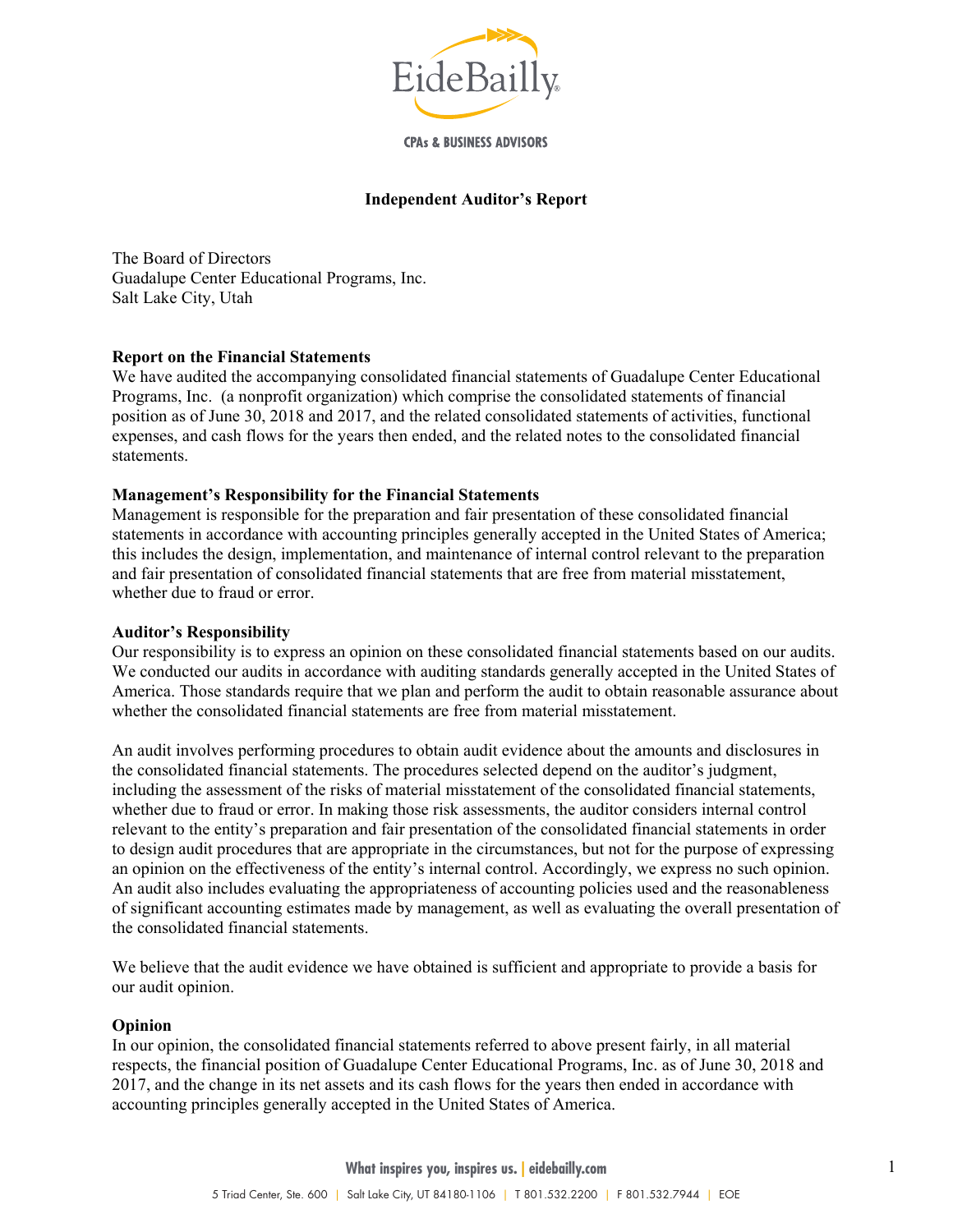#### **Report on Supplementary Information**

Our audit was conducted for the purpose of forming an opinion on the consolidated financial statements taken as a whole. The accompanying supplementary information shown on pages 22 - 27 is presented for purposes of additional analysis and is not a required part of the consolidated financial statements. Such information is the responsibility of management and was derived from and relates directly to the underlying accounting and other records used to prepare the consolidated financial statements. The information has been subjected to the auditing procedures applied in the audit of the consolidated financial statements and certain additional procedures, including comparing and reconciling such information directly to the underlying accounting and other records used to prepare the consolidated financial statements or to the consolidated financial statements themselves, and other additional procedures in accordance with auditing standards generally accepted in the United States of America. In our opinion, the information is fairly stated in all material respects in relation to the consolidated financial statements as a whole.

Ede Sailly LLP

Salt Lake City, Utah November 15, 2018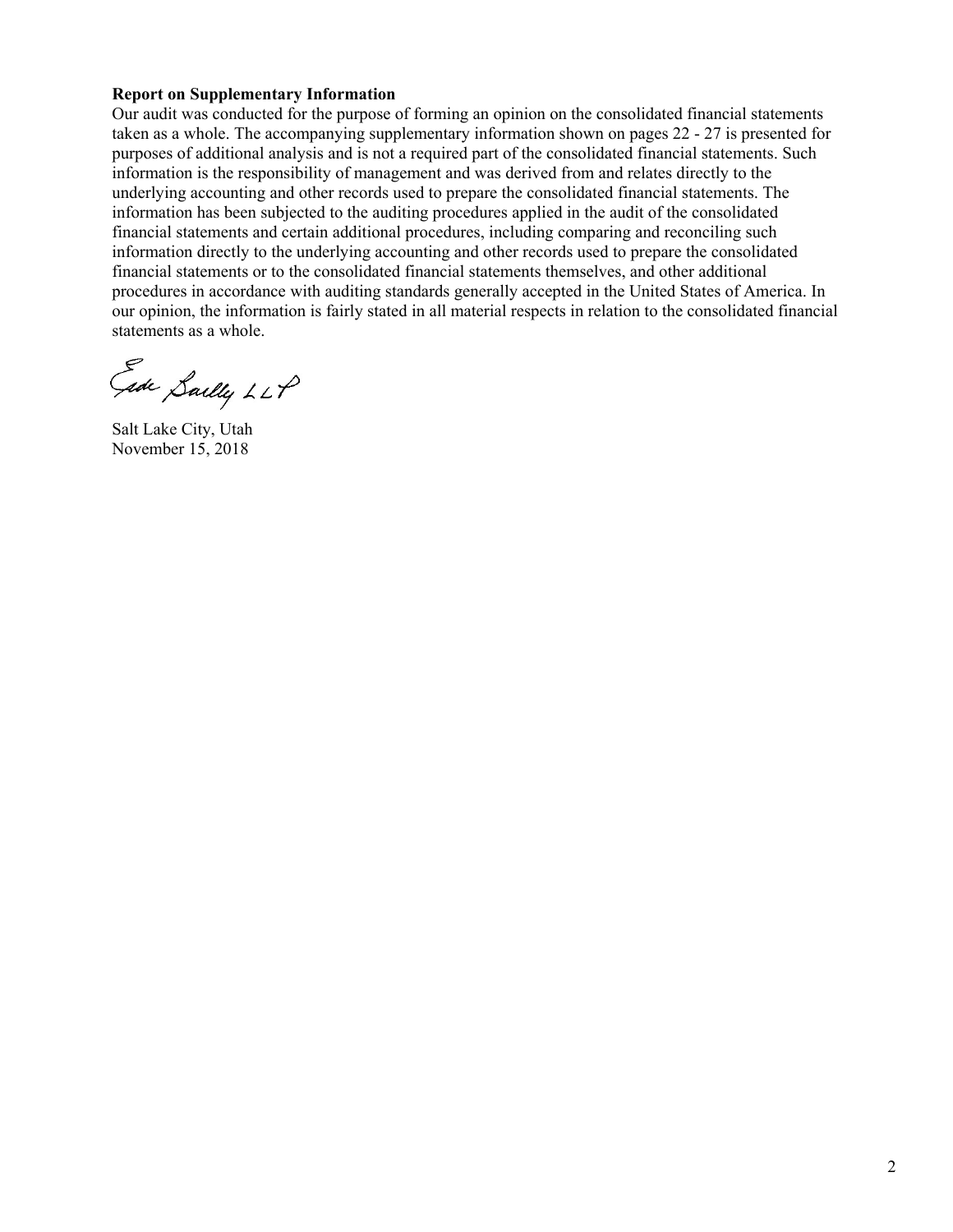|                                                                                                       | 2018                        | 2017                       |
|-------------------------------------------------------------------------------------------------------|-----------------------------|----------------------------|
| Assets                                                                                                |                             |                            |
| <b>Current</b> assets                                                                                 |                             |                            |
| Cash and cash equivalents                                                                             | \$<br>370,843               | \$<br>478,241              |
| Restricted cash                                                                                       | 58,500                      | 58,500                     |
| Government grants and contracts receivable                                                            | 206,800                     | 161,248                    |
| Contributions receivable                                                                              | 132,302                     | 170,963                    |
| Other receivables                                                                                     | 23,416                      | 22,811                     |
| Prepaid expenses and deposits                                                                         | 10,188                      | 6,771                      |
| Total current assets                                                                                  | 802,049                     | 898,534                    |
|                                                                                                       |                             |                            |
| Property and equipment, net<br>Note receivable                                                        | 7,431,424<br>6,724,000      | 7,728,210<br>6,724,000     |
| Restricted cash                                                                                       | 76,611                      | 135,111                    |
| Investments                                                                                           | 369,297                     | 405,597                    |
| Endowment - investments                                                                               | 715,194                     | 622,436                    |
| Beneficial interest in assets held by recipient organization                                          | 219,513                     | 215,317                    |
| Assets restricted for acquisition of property and equipment<br>Capital campaign promises to give, net |                             | 10,000                     |
|                                                                                                       |                             |                            |
|                                                                                                       | 16,338,088                  | 16,739,205<br>- \$         |
| Liabilities and Net Assets                                                                            |                             |                            |
| <b>Current liabilities</b>                                                                            |                             |                            |
| Accounts payable                                                                                      | \$<br>14,750                | \$<br>7,549                |
| <b>Accrued liabilities</b>                                                                            | 242,097                     | 257,192                    |
| Deferred revenue                                                                                      | 48,554                      | 69,306                     |
| Total current liabilities                                                                             | 305,401                     | 334,047                    |
| Long-term debt, less unamortized debt issuance costs                                                  |                             |                            |
| of \$179,355 in 2018 and \$242,269 in 2017                                                            | 9,570,645                   | 9,507,731                  |
|                                                                                                       |                             |                            |
| Total liabilities                                                                                     | 9,876,046                   | 9,841,778                  |
| Net assets                                                                                            |                             |                            |
| Unrestricted                                                                                          | 5,827,105                   | 6,131,397                  |
| Temporarily restricted                                                                                | 469,937                     | 601,030                    |
| Permanently restricted                                                                                | 165,000                     | 165,000                    |
| Total net assets                                                                                      | 6,462,042                   | 6,897,427                  |
|                                                                                                       | 16,338,088<br><sup>\$</sup> | 16,739,205<br>$\mathbb{S}$ |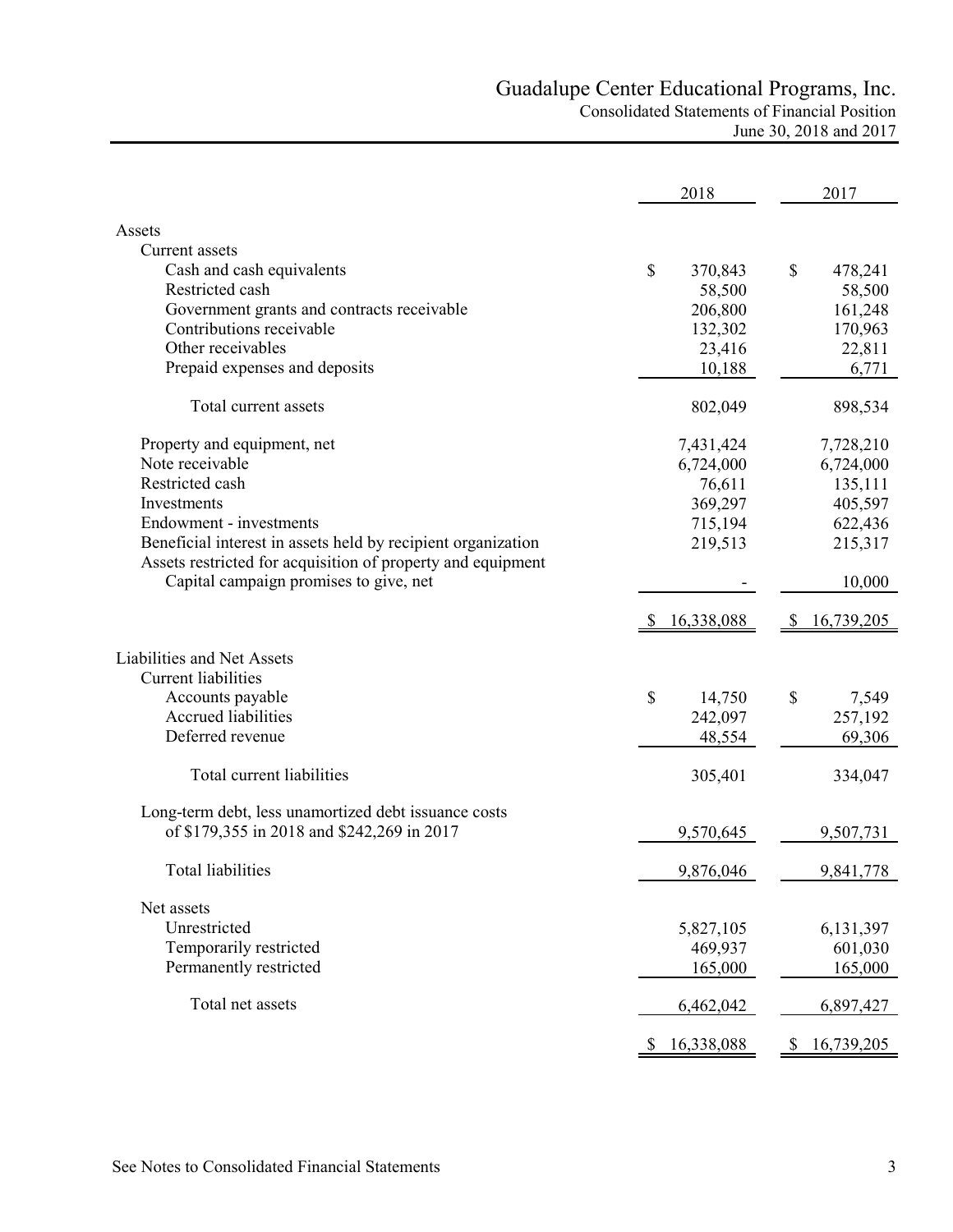|                                                       | 2018          | 2017          |
|-------------------------------------------------------|---------------|---------------|
| <b>Unrestricted Net Assets</b>                        |               |               |
| Public support                                        |               |               |
| Private donations                                     | \$<br>338,810 | \$<br>494,573 |
| United Way                                            | 59,230        | 55,811        |
| Public grants and contracts                           |               |               |
| Charter School - federal funding                      | 498,123       | 481,426       |
| Charter School - state funding                        | 2,241,270     | 2,034,330     |
| State of Utah - Division of Child and Family Services | 73,000        | 67,001        |
| Salt Lake County - SSBG                               | 40,000        | 40,000        |
| Salt Lake City - CDBG                                 | 30,000        | 10,000        |
| <b>FINRA</b>                                          |               | 1,015         |
| Literacy/Civics Education                             |               | 36,385        |
| <b>Adult Basic Education</b>                          | 195,327       | 102,530       |
| Other                                                 |               | 1,960         |
| Revenue                                               |               |               |
| Interest income                                       | 97,490        | 97,524        |
| Net investment return                                 | 56,460        | 28,033        |
| Other                                                 | 22,443        | 4,999         |
| Special events revenue                                | 154,522       | 143,697       |
| Less: costs of direct benefits to donors              | (31, 182)     | (49,084)      |
|                                                       | 3,775,493     | 3,550,200     |
| Net Assets Released from Restrictions                 |               |               |
| Restrictions satisfied                                | 859,096       | 854,758       |
| Total unrestricted public support and revenue         | 4,634,589     | 4,404,958     |
| Expenses                                              |               |               |
| Program services                                      |               |               |
| Guadalupe Charter School                              | 3,209,915     | 3,027,398     |
| <b>Adult Education Program</b>                        | 499,101       | 410,183       |
| Preschool Program                                     | 388,672       | 389,358       |
| <b>Toddler Beginnings</b>                             | 196,472       | 155,941       |
| In-Home Program                                       | 296,294       | 288,286       |
| Total program services                                | 4,590,454     | 4,271,166     |
| Supporting services                                   |               |               |
| Management and general                                | 169,201       | 163,440       |
| Fundraising                                           | 179,226       | 199,287       |
| Total supporting services                             | 348,427       | 362,727       |
| Total expenses                                        | 4,938,881     | 4,633,893     |
| Change in Unrestricted Net Assets                     | (304, 292)    | (228, 935)    |

(continued)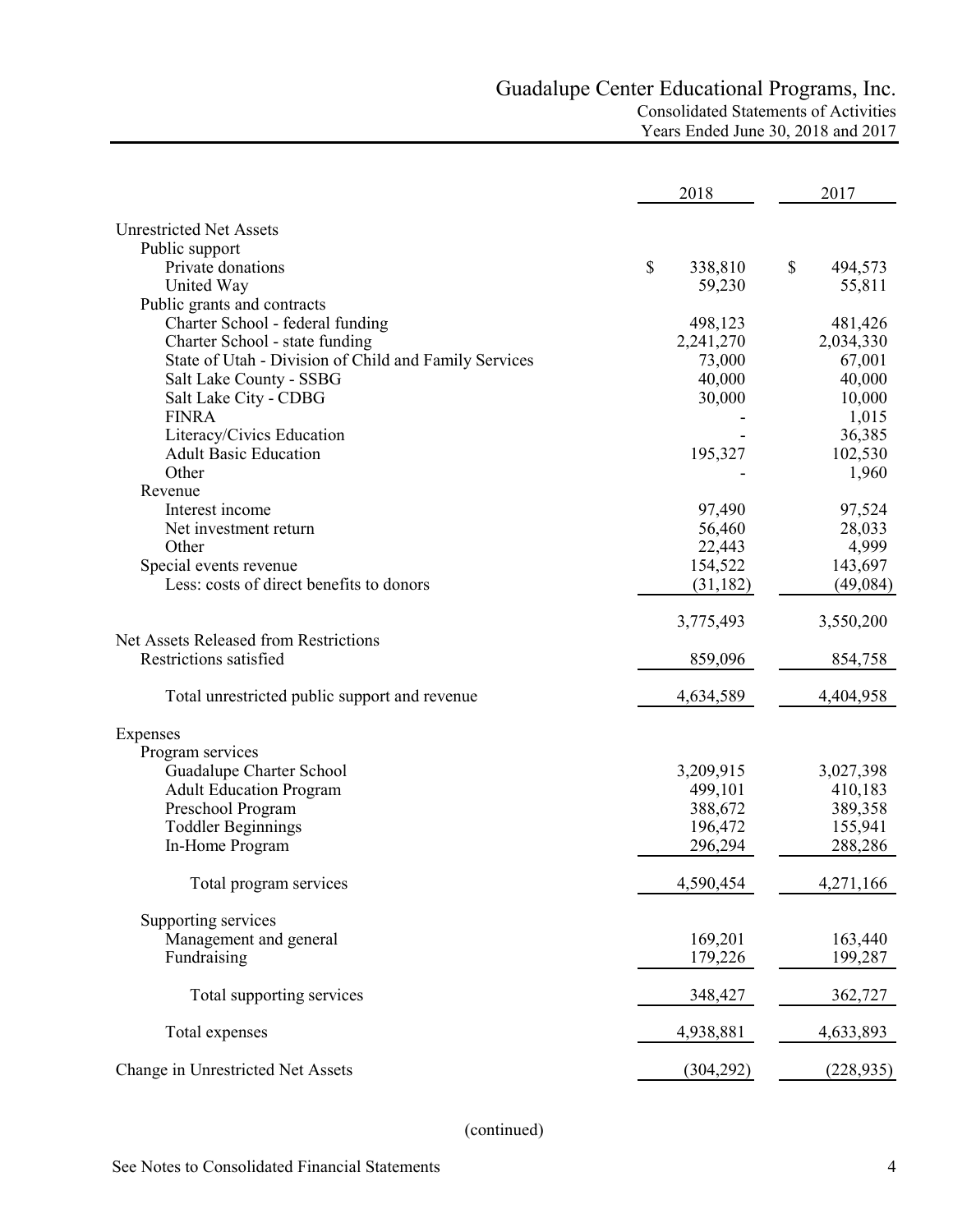# Guadalupe Center Educational Programs, Inc. Consolidated Statements of Activities

|                                                                                               | Years Ended June 30, 2018 and 2017 |                          |
|-----------------------------------------------------------------------------------------------|------------------------------------|--------------------------|
|                                                                                               | 2018                               | 2017                     |
| <b>Temporarily Restricted Net Assets</b><br>Public support<br>Private donations<br>United Way | \$<br>479,500<br>237,125           | \$<br>539,750<br>249,250 |
| Net Assets Released from Restrictions<br>Restrictions satisfied                               | (859,096)                          | (854,758)                |
| Change in Temporarily Restricted Net Assets from Operations                                   | (142, 471)                         | (65,758)                 |
| Change in Interest in Net Assets of Recipient Organization                                    | 11,378                             | 14,845                   |
| Change in Temporarily Restricted Net Assets                                                   | (131,093)                          | (50, 913)                |
| Change in Net Assets                                                                          | (435, 385)                         | (279, 848)               |
| Net Assets, Beginning of Year                                                                 | 6,897,427                          | 7,177,275                |
| Net Assets, End of Year                                                                       | \$<br>6,462,042                    | \$<br>6,897,427          |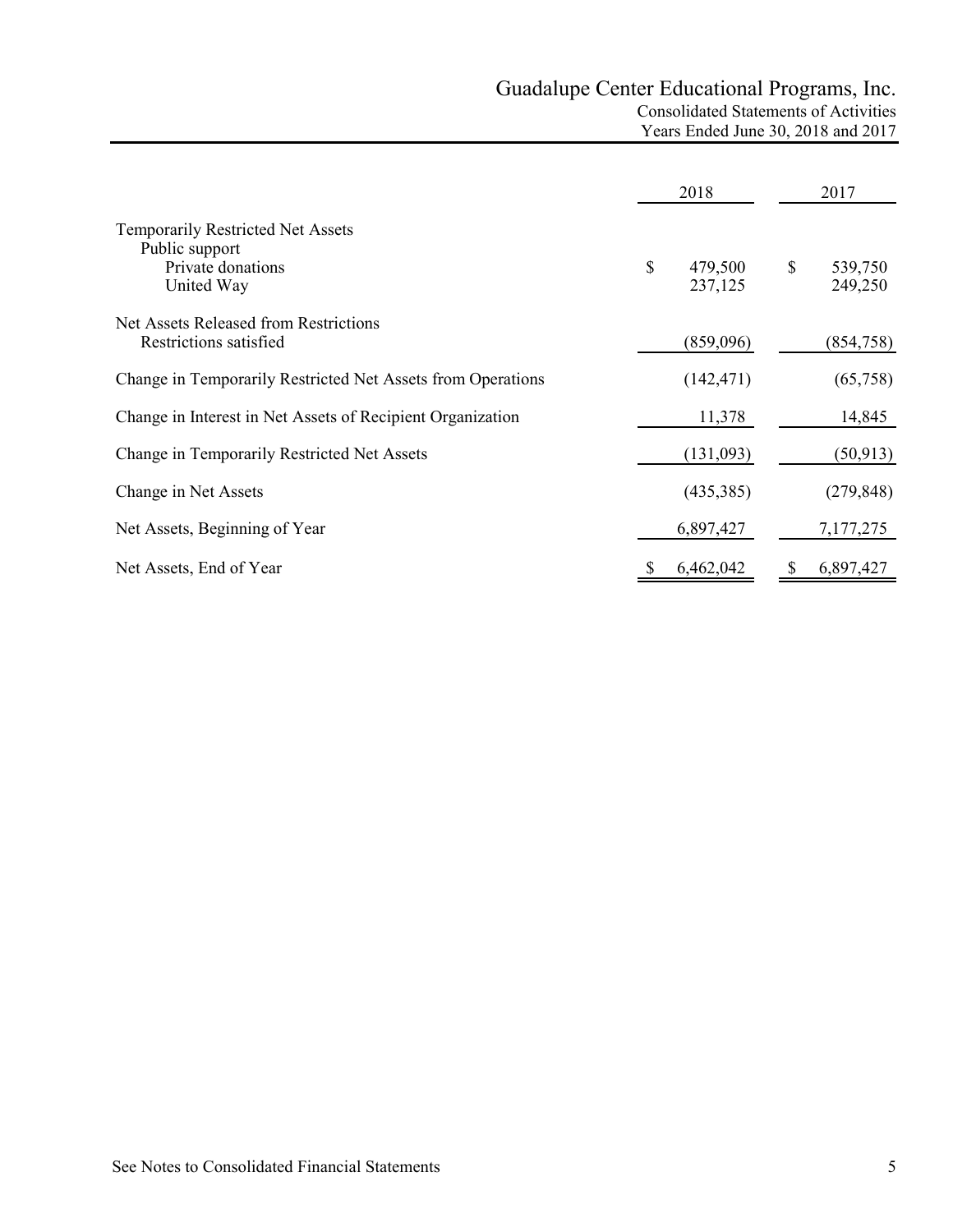# Guadalupe Center Educational Programs, Inc. Consolidated Statement of Functional Expenses Year Ended June 30, 2018

|                                                                                          | Program Services               |                               |                      |                              |                         | <b>Supporting Services</b> |                                                      |                         |                         |                   |
|------------------------------------------------------------------------------------------|--------------------------------|-------------------------------|----------------------|------------------------------|-------------------------|----------------------------|------------------------------------------------------|-------------------------|-------------------------|-------------------|
|                                                                                          | Guadalupe<br>Charter<br>School | Adult<br>Education<br>Program | Preschool<br>Program | Toddler<br><b>Beginnings</b> | In-Home<br>Program      | Total                      | Management<br>and<br>Fundraising<br>Total<br>General |                         |                         | Total<br>Expenses |
| Salaries                                                                                 | \$1,819,992                    | 321,532<br>\$.                | 223,541<br>S.        | 124,802<br><sup>\$</sup>     | 181,754<br>-S           | \$2,671,621                | 46,601<br>\$.                                        | \$<br>105,204           | S.<br>151,805           | \$2,823,426       |
| <b>Benefits</b>                                                                          | 408,526                        | 54,768                        | 63,778               | 21,511                       | 37,345                  | 585,928                    | 27,790                                               | 20,084                  | 47,874                  | 633,802           |
| Professional and technical                                                               |                                |                               |                      |                              |                         |                            |                                                      |                         |                         |                   |
| services                                                                                 | 186,131                        | 5,659                         | 22,025               | 8,154                        | 4,797                   | 226,766                    | 6,484                                                | 2,405                   | 8,889                   | 235,655           |
| Purchased property services<br>(repairs and maintenance)                                 | 97,245                         | 18,137                        | 15,438               | 8,604                        | 12,955                  | 152,379                    | 1,827                                                | 6,766                   | 8,593                   | 160,972           |
| Other purchased services                                                                 | 24,854                         | 2,698                         | 2,236                | 1,183                        | 9,330                   | 40,301                     | 7,869                                                | 11,618                  | 19,487                  | 59,788            |
| Supplies                                                                                 | 355,908                        | 20,274                        | 6,187                | 3,232                        | 3,616                   | 389,217                    | 3,034                                                | 4,563                   | 7,597                   | 396,814           |
| Depreciation                                                                             | 198,688                        | 54,327                        | 40,729               | 21,285                       | 31,777                  | 346,806                    | 9,708                                                | 21,061                  | 30,769                  | 377,575           |
| Interest                                                                                 | 103,403                        | 18,269                        | 12,700               | 7,091                        | 10,326                  | 151,789                    | 2,648                                                | 5,978                   | 8,626                   | 160,415           |
| Asset management fee                                                                     |                                |                               |                      |                              |                         |                            | 50,000                                               |                         | 50,000                  | 50,000            |
| Other                                                                                    | 15,168                         | 3,437                         | 2,038                | 610                          | 4,394                   | 25,647                     | 13,240                                               | 1,547                   | 14,787                  | 40,434            |
| Special events                                                                           |                                |                               |                      |                              |                         |                            |                                                      | 31,182                  | 31,182                  | 31,182            |
| Total expenses                                                                           | 3,209,915                      | 499,101                       | 388,672              | 196,472                      | 296,294                 | 4,590,454                  | 169,201                                              | 210,408                 | 379,609                 | 4,970,063         |
| Less expenses included as<br>revenue on the statement of<br>activities - costs of direct |                                |                               |                      |                              |                         |                            |                                                      |                         |                         |                   |
| benefits to donors                                                                       |                                |                               |                      |                              |                         |                            |                                                      | (31, 182)               | (31, 182)               | (31, 182)         |
|                                                                                          | \$3,209,915                    | 499,101<br><sup>S</sup>       | 388,672<br>S.        | 196,472<br><sup>\$</sup>     | 296,294<br><sup>S</sup> | \$4,590,454                | 169,201<br>\$                                        | 179,226<br>$\mathbb{S}$ | 348,427<br><sup>S</sup> | \$4,938,881       |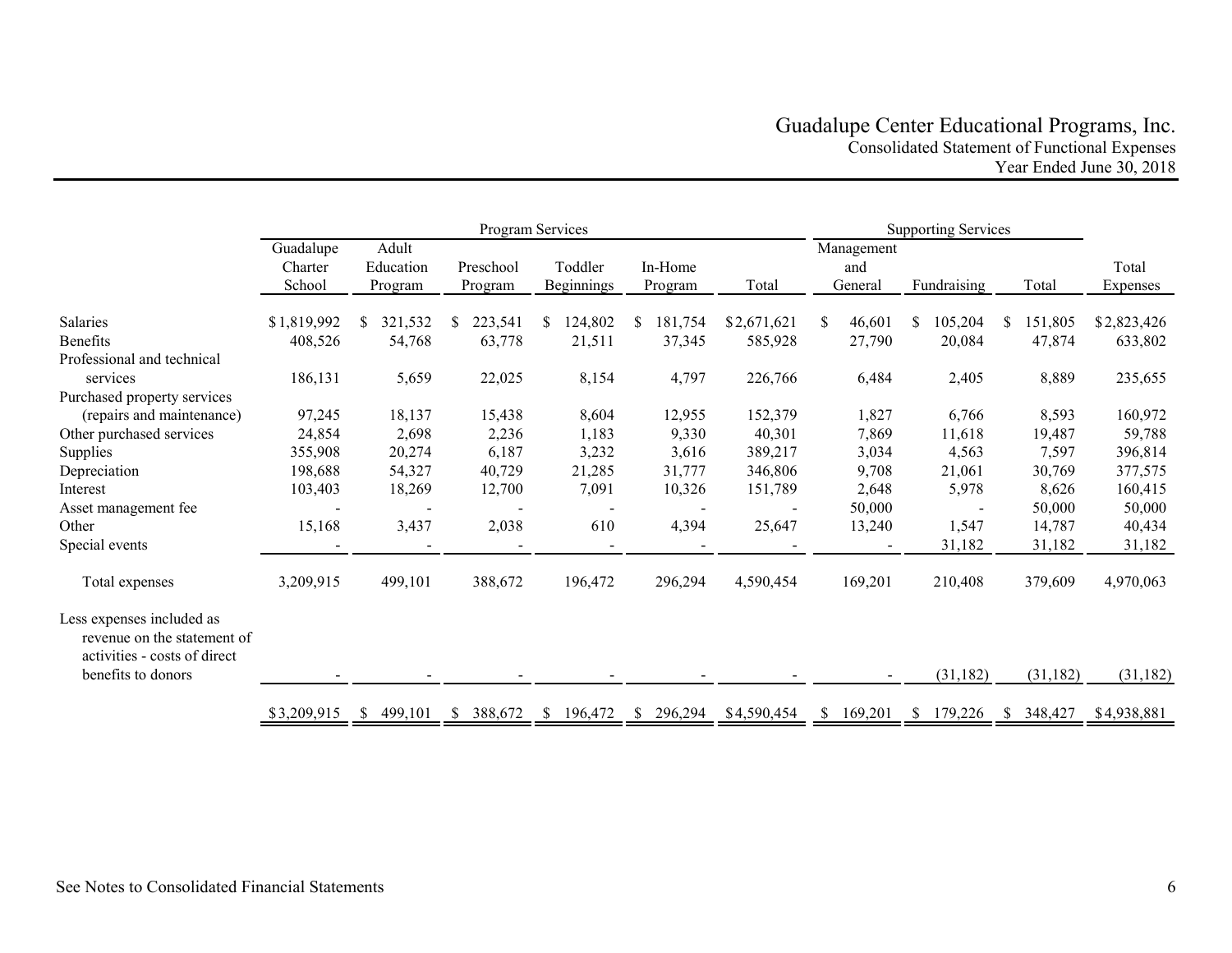# Guadalupe Center Educational Programs, Inc. Consolidated Statement of Functional Expenses Year Ended June 30, 2017

|                                                                                          | Program Services               |                               |                         |                         | <b>Supporting Services</b> |             |                                             |               |                          |                   |
|------------------------------------------------------------------------------------------|--------------------------------|-------------------------------|-------------------------|-------------------------|----------------------------|-------------|---------------------------------------------|---------------|--------------------------|-------------------|
|                                                                                          | Guadalupe<br>Charter<br>School | Adult<br>Education<br>Program | Preschool<br>Program    | Toddler<br>Beginnings   | In-Home<br>Program         | Total       | Management<br>and<br>General<br>Fundraising |               | Total                    | Total<br>Expenses |
|                                                                                          |                                |                               |                         |                         |                            |             |                                             |               |                          |                   |
| Salaries                                                                                 | \$1,780,997                    | 254,929                       | 224,853<br><b>S</b>     | 104,268<br>-S           | 166,066                    | \$2,531,113 | 40,134<br>\$                                | S.<br>111,077 | 151,211<br><sup>\$</sup> | \$2,682,324       |
| Benefits                                                                                 | 368,886                        | 39,228                        | 56,763                  | 8,661                   | 43,331                     | 516,869     | 23,841                                      | 24,537        | 48,378                   | 565,247           |
| Professional and technical                                                               |                                |                               |                         |                         |                            |             |                                             |               |                          |                   |
| services                                                                                 | 132,179                        | 4,614                         | 22,815                  | 1,382                   | 2,142                      | 163,132     | 319                                         | 2,003         | 2,322                    | 165,454           |
| Purchased property services                                                              |                                |                               |                         |                         |                            |             |                                             |               |                          |                   |
| (repairs and maintenance)                                                                | 102,424                        | 17,823                        | 16,330                  | 8,180                   | 12,986                     | 157,743     | 5,838                                       | 7,427         | 13,265                   | 171,008           |
| Other purchased services                                                                 | 22,934                         | 2,131                         | 1,982                   | 1,471                   | 4,132                      | 32,650      | 10,093                                      | 8,146         | 18,239                   | 50,889            |
| Supplies                                                                                 | 314,856                        | 13,883                        | 6,023                   | 3,430                   | 5,103                      | 343,295     | 6,281                                       | 4,761         | 11,042                   | 354,337           |
| Depreciation                                                                             | 187,182                        | 58,767                        | 44,254                  | 21,632                  | 41,166                     | 353,001     | 12,394                                      | 32,732        | 45,126                   | 398,127           |
| Interest                                                                                 | 106,512                        | 15,245                        | 13,447                  | 6,236                   | 9,931                      | 151,371     | 2,400                                       | 6,643         | 9,043                    | 160,414           |
| Asset management fee                                                                     |                                |                               |                         |                         |                            |             | 50,000                                      |               | 50,000                   | 50,000            |
| Other                                                                                    | 11,428                         | 3,563                         | 2,891                   | 681                     | 3,429                      | 21,992      | 12,140                                      | 1,961         | 14,101                   | 36,093            |
| Special events                                                                           |                                |                               |                         |                         |                            |             |                                             | 49,084        | 49,084                   | 49,084            |
| Total expenses                                                                           | 3,027,398                      | 410,183                       | 389,358                 | 155,941                 | 288,286                    | 4,271,166   | 163,440                                     | 248,371       | 411,811                  | 4,682,977         |
| Less expenses included as<br>revenue on the statement of<br>activities - costs of direct |                                |                               |                         |                         |                            |             |                                             |               |                          |                   |
| benefits to donors                                                                       |                                |                               |                         |                         |                            |             |                                             | (49,084)      | (49,084)                 | (49,084)          |
|                                                                                          | \$3,027,398                    | \$410,183                     | 389,358<br>$\mathbb{S}$ | 155,941<br><sup>S</sup> | 288,286<br>S.              | \$4,271,166 | 163,440<br>S.                               | 199,287<br>\$ | 362,727<br>\$            | \$4,633,893       |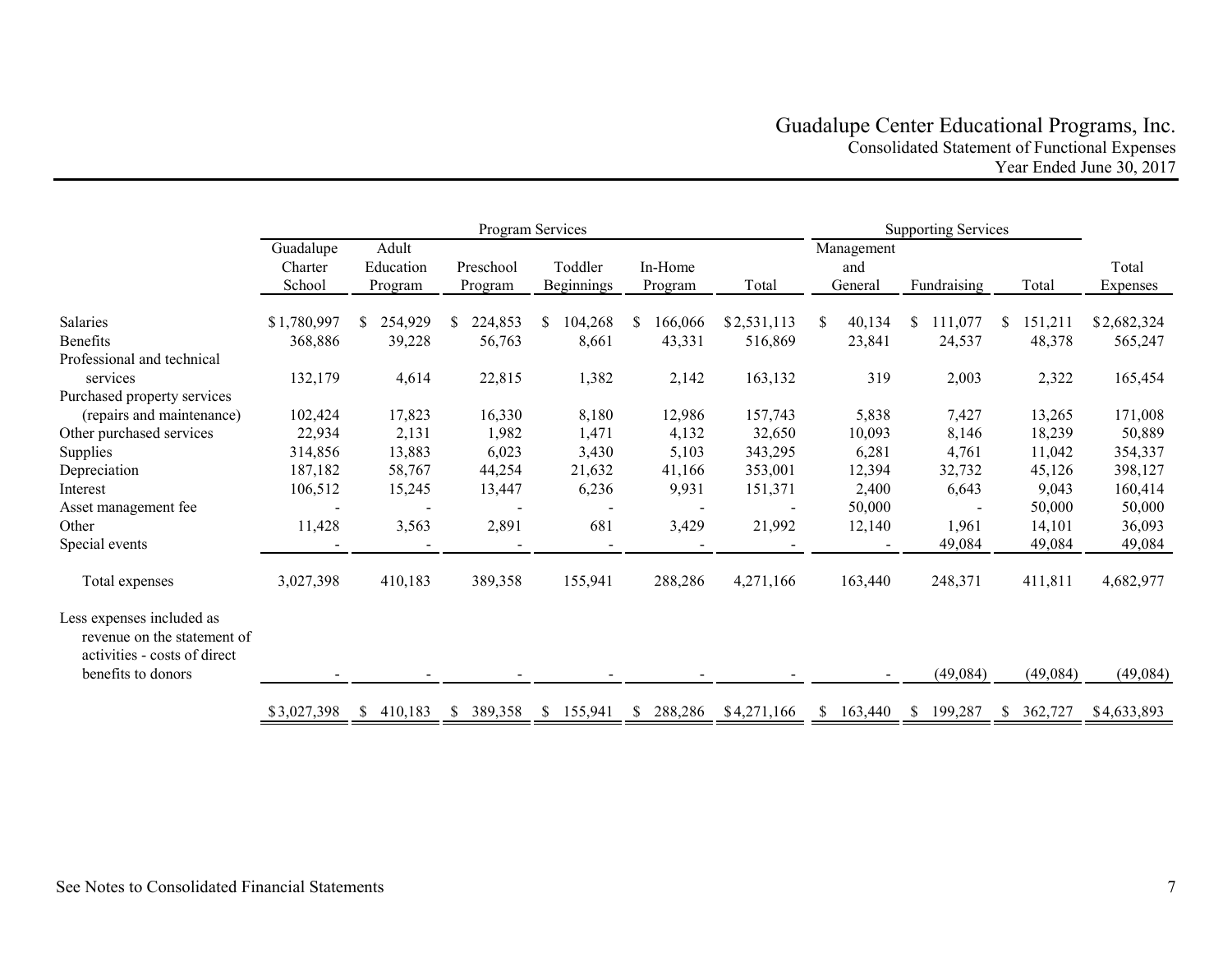# Guadalupe Center Educational Programs, Inc.

Consolidated Statements of Cash Flows Years Ended June 30, 2018 and 2017

|                                                                      |                      | 2018       |               | 2017        |
|----------------------------------------------------------------------|----------------------|------------|---------------|-------------|
| <b>Operating Activities</b>                                          |                      |            |               |             |
| Change in net assets                                                 | \$                   | (435,385)  | \$            | (279, 848)  |
| Adjustments to reconcile change in net assets to net cash            |                      |            |               |             |
| from (used for) operating activities                                 |                      |            |               |             |
| Depreciation                                                         |                      | 377,575    |               | 398,127     |
| Interest expense attributable to amortization of debt issuance costs |                      | 62,914     |               | 62,914      |
| Change in interest in net assets of recipient organization           |                      | (11,378)   |               | (14, 845)   |
| Net investment return                                                |                      | (56, 460)  |               | (28, 033)   |
| Changes in operating assets and liabilities                          |                      |            |               |             |
| Government grants and contracts receivable                           |                      | (45, 552)  |               | 2,518       |
| Contributions receivable                                             |                      | 38,661     |               | (12, 946)   |
| Other receivables                                                    |                      | (605)      |               | 5,771       |
| Prepaid expenses and deposits                                        |                      | (3, 417)   |               | 3,693       |
| Accounts payable and accrued liabilities                             |                      | (7,894)    |               | (41,672)    |
| Deferred revenue                                                     |                      | (20, 752)  |               | (10,623)    |
|                                                                      |                      |            |               |             |
| Net Cash from (used for) Operating Activities                        |                      | (102, 293) |               | 85,056      |
| <b>Investing Activities</b>                                          |                      |            |               |             |
| Purchases of property and equipment                                  |                      | (80, 789)  |               | (73,279)    |
| Proceeds from interest in net assets of recipient organization       |                      | 7,182      |               | 6,978       |
| Decrease in restricted cash                                          |                      | 58,500     |               | 58,500      |
| Distributions (Purchases) of investments                             |                      | 51,341     |               | (400,000)   |
| Purchases of endowment investments                                   |                      | (51, 339)  |               | (600,000)   |
| Net Cash used for Investing Activities                               |                      | (15,105)   |               | (1,007,801) |
| <b>Financing Activities</b>                                          |                      |            |               |             |
| Collections of contributions restricted for property and equipment   |                      | 10,000     |               | 25,425      |
| Net Cash from Financing Activities                                   |                      | 10,000     |               | 25,425      |
| Net Change in Cash and Cash Equivalents                              |                      | (107, 398) |               | (897,320)   |
| Cash and Cash Equivalents, Beginning of Year                         |                      | 478,241    |               | 1,375,561   |
|                                                                      |                      |            |               |             |
| Cash and Cash Equivalents, End of Year                               | -S                   | 370,843    | \$            | 478,241     |
| Supplemental Cash Flow Information                                   |                      |            |               |             |
| Interest paid                                                        | $\sqrt{\frac{1}{2}}$ | 97,500     | $\mathcal{S}$ | 97,500      |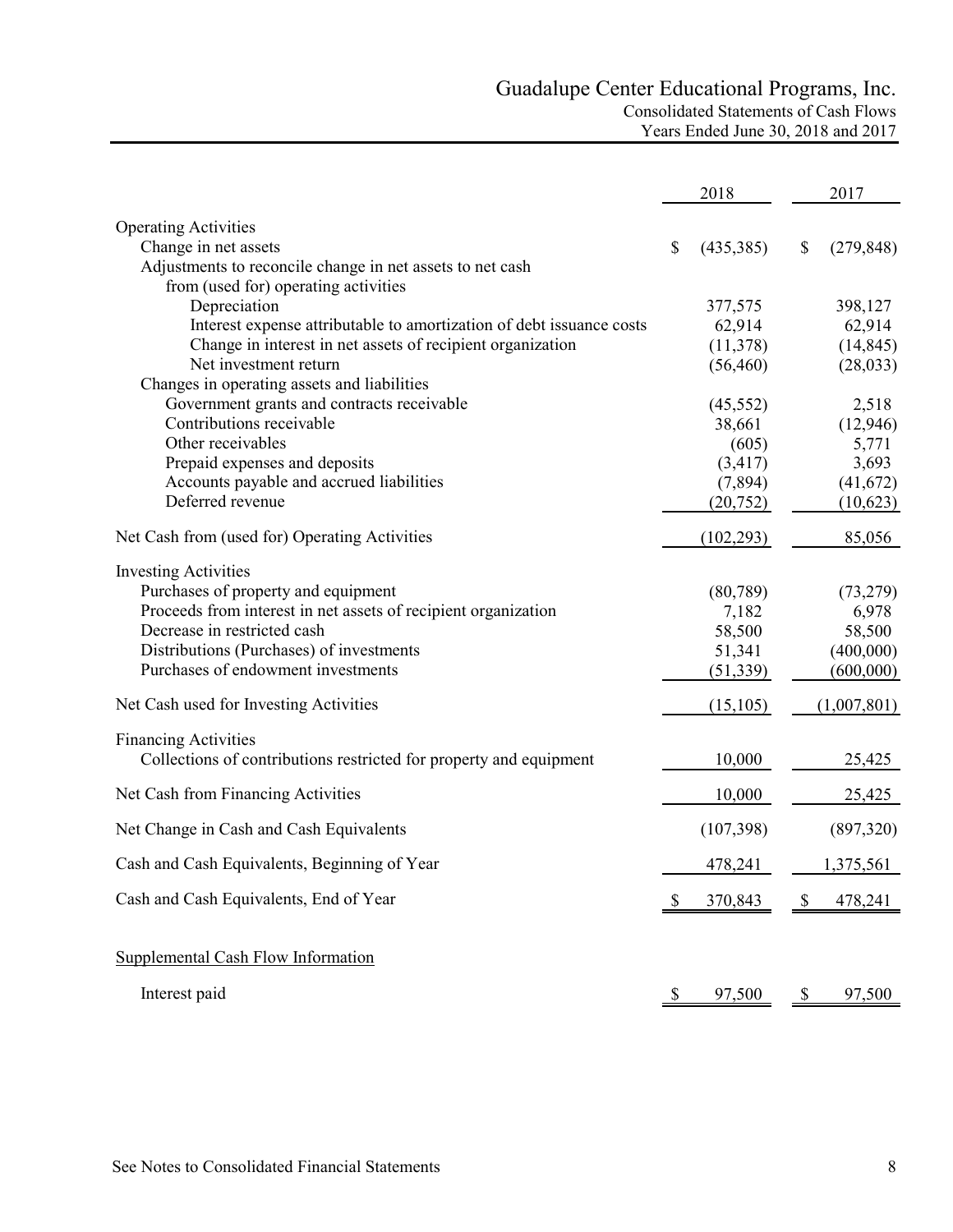# **Note 1 - Summary of Significant Accounting Policies**

# **Operational Purpose**

Guadalupe Center Educational Programs, Inc. is a nonprofit corporation organized under the laws of the State of Utah to provide educational services as a sustainable way to end the cycle of poverty in families. The In-Home program sends counselors into low-income homes to help new parents create an environment that nurtures their child's cognitive development. Toddler Beginnings and Preschool Programs expose young learners to the school environment and ensure kindergarten readiness. Students enter the Guadalupe Charter School (GCS) at age five to continue their high-quality, individualized education until 6th grade. The Adult Education Program offers classes in English as a second language, U.S. citizenship, and job skills to parents and adult community members. Funding for these programs comes from private donations, government grants and contracts.

GCS received charter school status starting in the 2007/2008 school year. Charter schools are funded by the State of Utah on a per pupil basis. The Utah State Legislature appropriates funds each year to replace a portion of the property tax revenues usually distributed through local school districts that are not available to charter schools. Charter schools, including GCS, may apply for state, federal and specialized funds if qualifying students are served in approved programs. GCS is governed by a local board of trustees comprised of parents as well as members of the Board of Directors of Guadalupe Center Educational Programs Inc. and the community at large.

# **Principles of Consolidation**

The accompanying consolidated financial statements include the accounts of Guadalupe Center Educational Programs, Inc., Guadalupe Holding Company (GHC), and Friends of Guadalupe (FOG). The consolidated entities are collectively referred to as "GEP." All significant intercompany accounts and transactions have been eliminated in the consolidated financial statements. GHC and FOG are tax-exempt supporting organizations organized during October 2013 in connection with the financing, construction, and ownership of the Guadalupe School building, which was completed and placed in service during August 2014.

The accompanying consolidated financial statements of GEP have been prepared using the accrual method of accounting.

# **Cash and Cash Equivalents**

For purposes of reporting cash flows, cash and cash equivalents are defined as cash on hand and highly liquid investments with maturities of three months or less. Restricted cash is not considered a cash equivalent.

#### **Receivables and Credit Policies**

Receivables consist primarily of noninterest-bearing amounts due for educational programs. Management determines the allowance for uncollectable accounts receivable based on historical experience, an assessment of economic conditions, and a review of subsequent collections. Receivables are written off when deemed uncollectable. At June 30, 2018 and 2017, the allowance was \$0.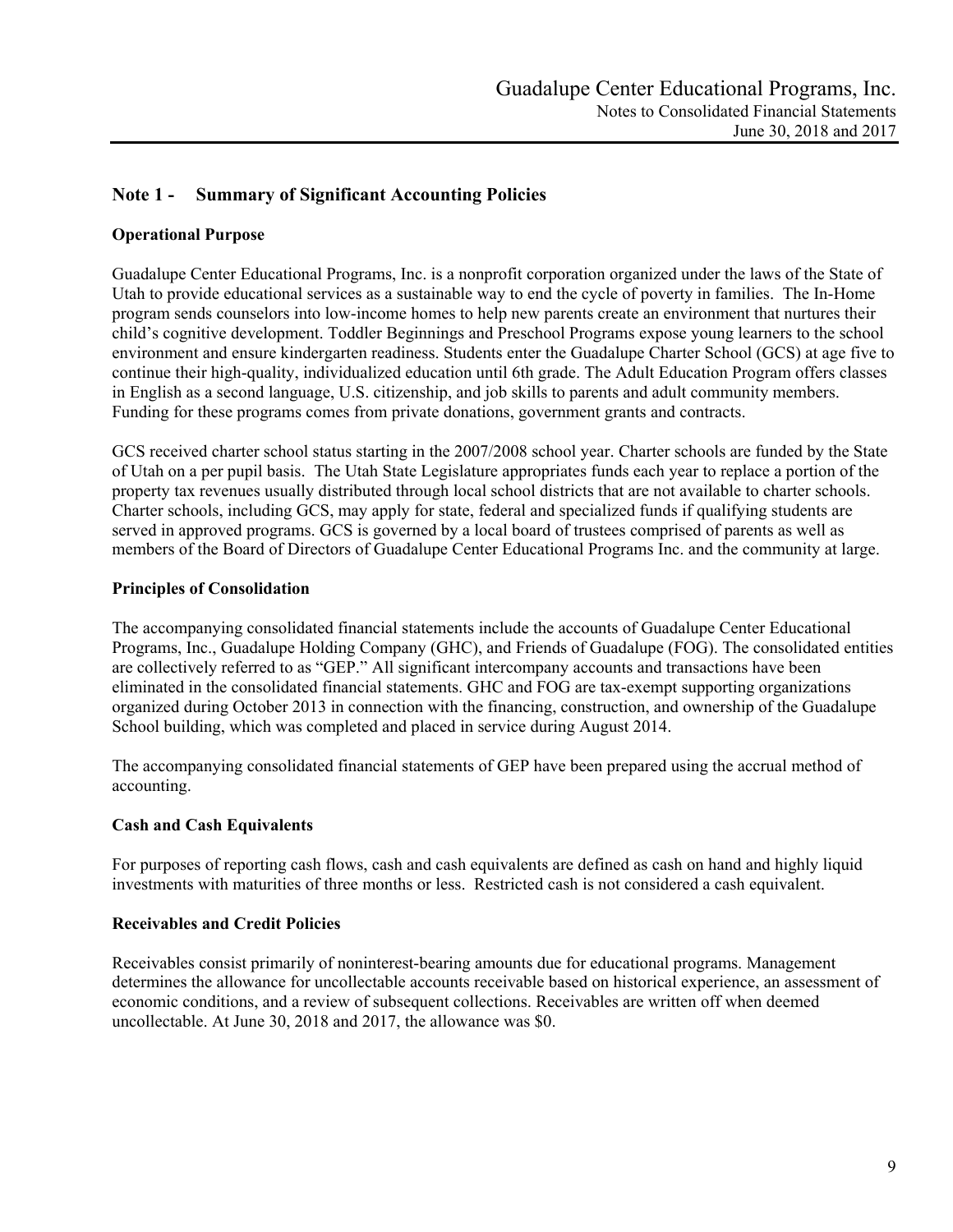# **Promises to Give**

Unconditional promises to give expected to be collected within one year are recorded at net realizable value. Unconditional promises to give expected to be collected in future years are initially recorded at fair value using present value techniques incorporating risk-adjusted discount rates designed to reflect the assumptions market participants would use in pricing the asset. In subsequent years, amortization of the discounts is included in contribution revenue in the statements of activities. Management determines the allowance for uncollectable promises to give based on historical experience, an assessment of economic conditions, and a review of subsequent collections. Promises to give are written off when deemed uncollectable. At June 30, 2018 and 2017, the allowance was \$0.

# **Property and Equipment**

Property and equipment are recorded at acquisition cost or, where donated, at estimated fair value at the date of the donation. Depreciation is computed using the straight-line method based on the estimated useful lives of the assets. Property and equipment have been assigned useful lives ranging from three to thirty-nine years. Expenditures for repairs and maintenance are charged to expense as incurred. When assets are sold or otherwise disposed of, the cost and related depreciation or amortization are removed from the accounts, and any remaining gain or loss is included in the statements of activities.

GEP reviews the carrying values of property and equipment for impairment whenever events or circumstances indicate that the carrying value of an asset may not be recoverable from the estimated future cash flows expected to result from its use and eventual disposition. When considered impaired, an impairment loss is recognized to the extent carrying value exceeds the fair value of the asset. There were no indicators of asset impairment during the years ended June 30, 2018 and 2017.

#### **Beneficial Interest in Assets Held by Recipient Organization**

The Catholic Foundation of Utah (CFU) is the recipient organization that holds an endowment fund for the benefit of GEP. As CFU has not been granted variance power, that is, the unilateral power to redirect the use of the transferred assets to another beneficiary, GEP recognizes its rights to the assets and adjusts that interest for its share of the change in net assets of CFU related to the transferred assets in accordance with generally accepted accounting principles (GAAP). Accounting for changes in the interest in net assets of recipient organization is recorded as an increase or decrease in temporarily restricted net assets until appropriated for expenditure by GEP (time restriction).

#### **Investments**

GEP records investment purchases at cost or, if donated, at fair value on the date of donation. Thereafter, investments are reported at their fair values in the statements of financial position. Net investment return is reported in the statements of activities and consists of interest and dividend income, realized and unrealized capital gains and losses, less investment management and custodial fees.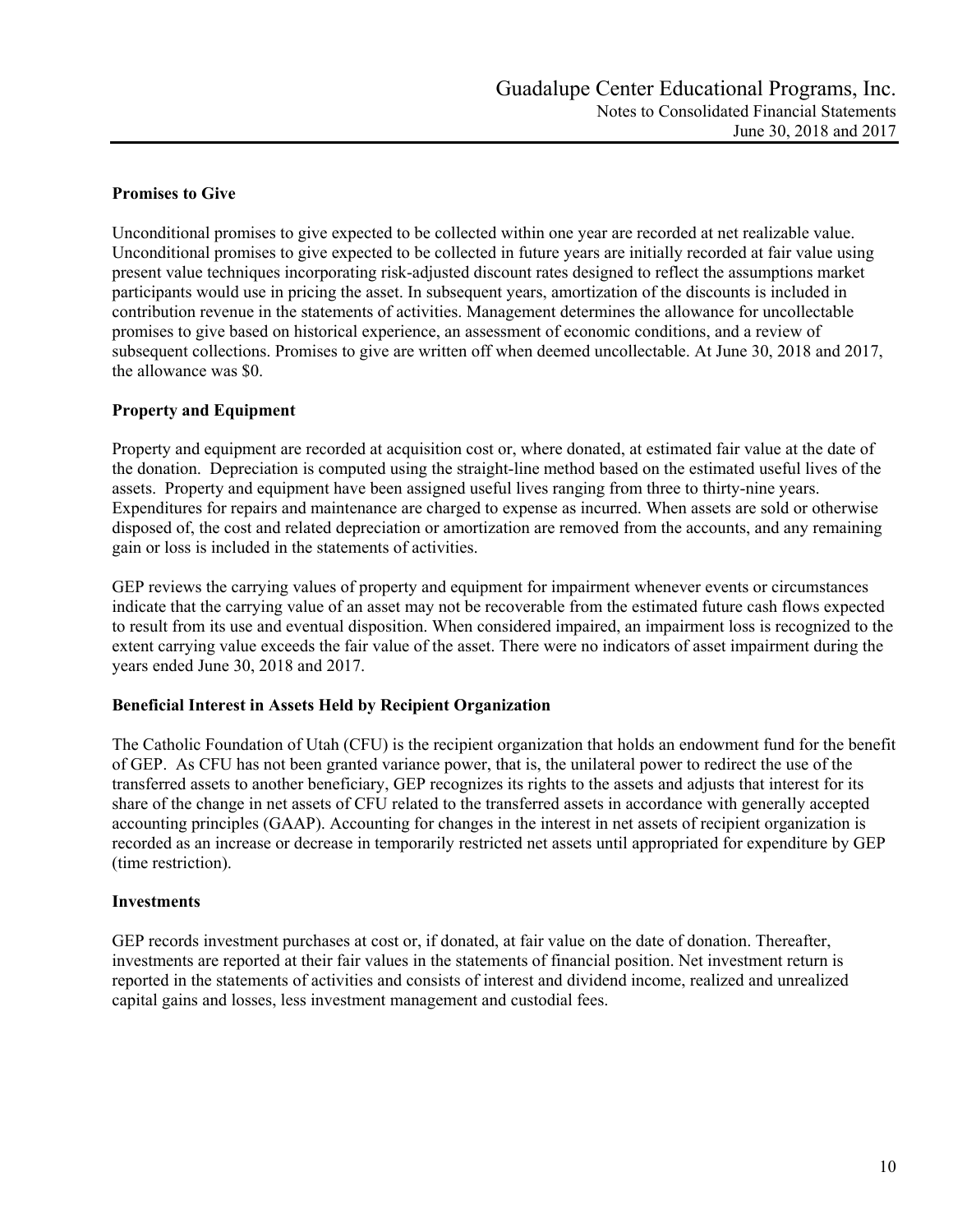#### **Net Assets**

Net assets, revenues, gains, and losses are classified based on the existence or absence of donor-imposed restrictions. Accordingly, net assets and changes therein are classified and reported as follows:

*Unrestricted Net Assets* - Net assets available for use in general operations. Unrestricted board-designated net assets consist of net assets designated by the Board of Directors.

*Temporarily Restricted* - Net assets subject to donor restrictions that may or will be met by expenditures or actions of GEP and/or the passage of time, and certain income earned on permanently restricted net assets that has not yet been appropriated for expenditure by GEP's Board of Directors.

GEP reports contributions as temporarily restricted support if they are received with donor stipulations that limit the use of the donated assets. When a donor restriction expires, that is, when a stipulated time restriction ends or purpose restriction is accomplished, temporarily restricted net assets are reclassified to unrestricted net assets and reported in the statements of activities as net assets released from restrictions.

*Permanently Restricted* - Net assets whose use is limited by donor-imposed restrictions that neither expire by the passage of time nor can be fulfilled or otherwise removed by action of GEP. The restrictions stipulate that resources be maintained permanently but permit GEP to expend income generated in accordance with the provisions of the agreement.

#### **Concentration and Credit Risk**

As a charter school, GCS receives a significant amount of funding from the State of Utah. If this funding were lost, it would have a material adverse effect on the financial condition of GEP.

Investments are made by diversified investment managers whose performance is monitored by GEP and the Board of Directors. Although the fair values of investments are subject to fluctuation on a year-to-year basis, GEP believes that the investment policies and guidelines are prudent for the long-term welfare of the organization.

Credit risk associated with accounts receivable and promises to give is considered to be limited due to high historical collection rates and because substantial portions of the outstanding amounts are due from governmental agencies and foundations supportive of GEP's mission.

#### **Donated Services and In-Kind Contributions**

Volunteers contribute significant amounts of time to the organization's program services, administration, and fundraising and development activities; however, the financial statements do not reflect the value of these contributed services because they do not meet recognition criteria prescribed by generally accepted accounting principles. Contributed goods are recorded at fair value at the date of donation. Donated professional services are recorded at the respective fair values of the services received. No significant contributions of such goods or services were received during the years ended June 30, 2018 and 2017, respectively.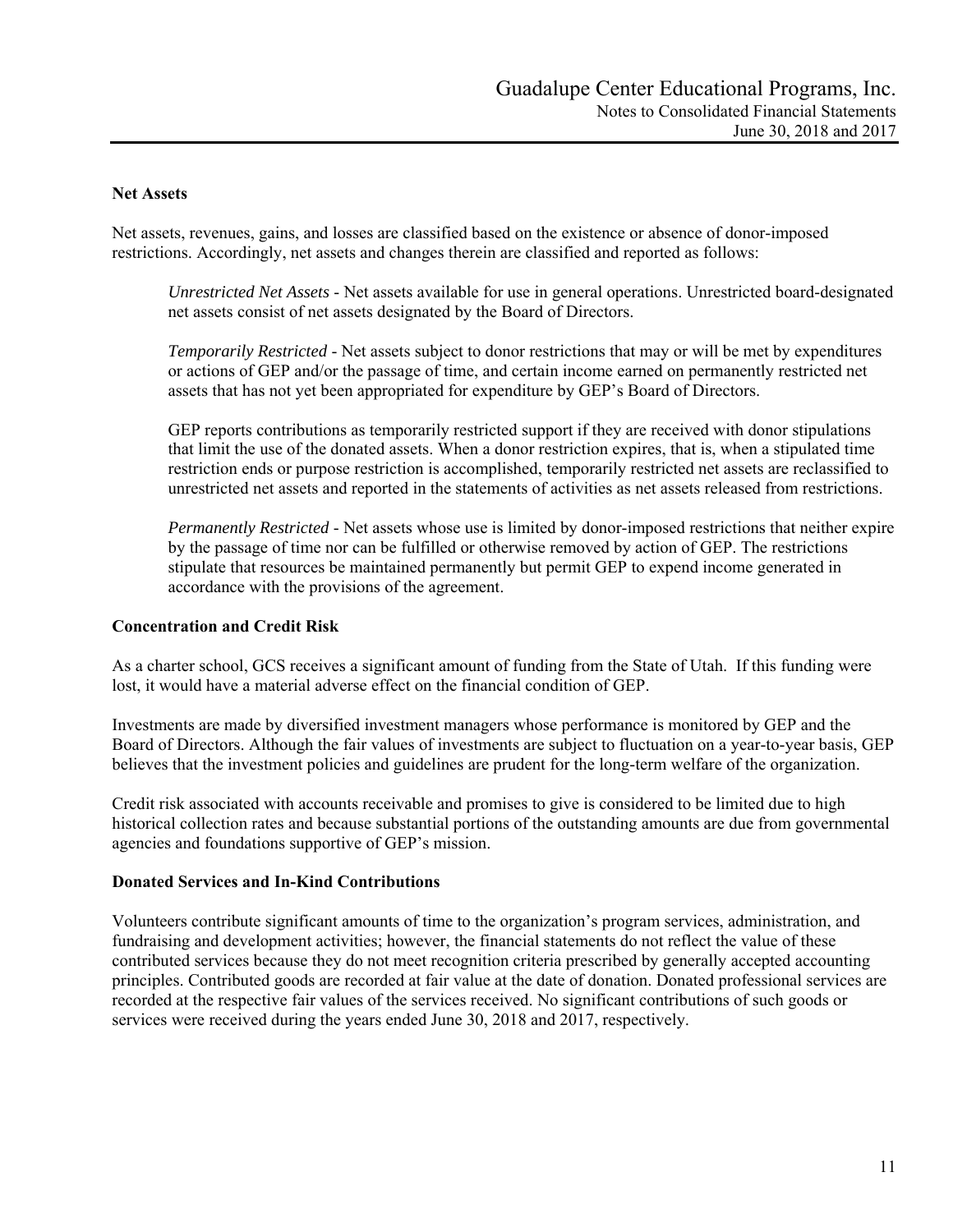#### **Revenue and Revenue Recognition**

Revenue is recognized when earned. Program service fees and payments under cost-reimbursable contracts received in advance are deferred to the applicable period in which the related services are performed or expenditures are incurred. Contributions are recognized when cash, securities or other assets, an unconditional promise to give, or notification of a beneficial interest is received. Conditional promises to give are not recognized until the conditions on which they depend have been substantially met. Deferred revenue represents primarily unexpended charter school funding received but not expended at year end.

# **Functional Expenses**

GEP allocates its expenses on a functional basis among its programs and supporting services. Expenses that can be identified with a specific program or supporting service are directly classified to that program or service. Other expenses that are common to several functions are allocated on a reasonable and systematic basis.

# **Estimates**

The preparation of consolidated financial statements in conformity with accounting principles generally accepted in the United States of America requires management to make estimates and assumptions that affect certain reported amounts and disclosures. Accordingly, actual results could differ from those estimates and those differences could be material.

#### **Debt Issuance Costs**

Debt issuance costs are amortized over the period the related obligation is outstanding using the straight-line method which approximates the effective interest method. Debt issuance costs are included within long-term debt on the statement of financial position. Amortization of debt issuance costs is included in interest expense in the accompanying consolidated financial statements.

#### **Income Tax Status**

Guadalupe Center Educational Programs, Inc. is organized as a Utah nonprofit corporation and has been recognized by the Internal Revenue Service (IRS) as exempt from federal income taxes under Section 501(a) of the Internal Revenue Code as an organization described in Section  $501(c)(3)$ , qualifies for the charitable contribution deduction under Section  $170(b)(1)(A)(vi)$ , and has been determined not to be a private foundation under Section 509(a)(1). The organization is annually required to file a Return of Organization Exempt from Income Tax (Form 990) with the IRS. In addition, the organization is subject to income tax on net income that is derived from business activities that are unrelated to its exempt purpose. The organization has determined it is not subject to unrelated business income tax and has not filed an Exempt Organization Business Income Tax Return (Form 990-T) with the IRS.

GHC and FOG are organized as Utah nonprofit corporations and have been recognized by the (IRS) as exempt from federal income taxes under Section 501(a) of the Internal Revenue Code as organizations described in Section 501(c)(3), qualifying for the charitable contribution deduction under Section  $170(b)(1)(A)(viii)$ , and have been determined not to be private foundations under Section 509(a)(3).

GHC has been determined to be a Type III functionally integrated supporting organization under Section 509(a)(3). FOG has been determined to be a Type II supporting organization under Section 509(a)(3).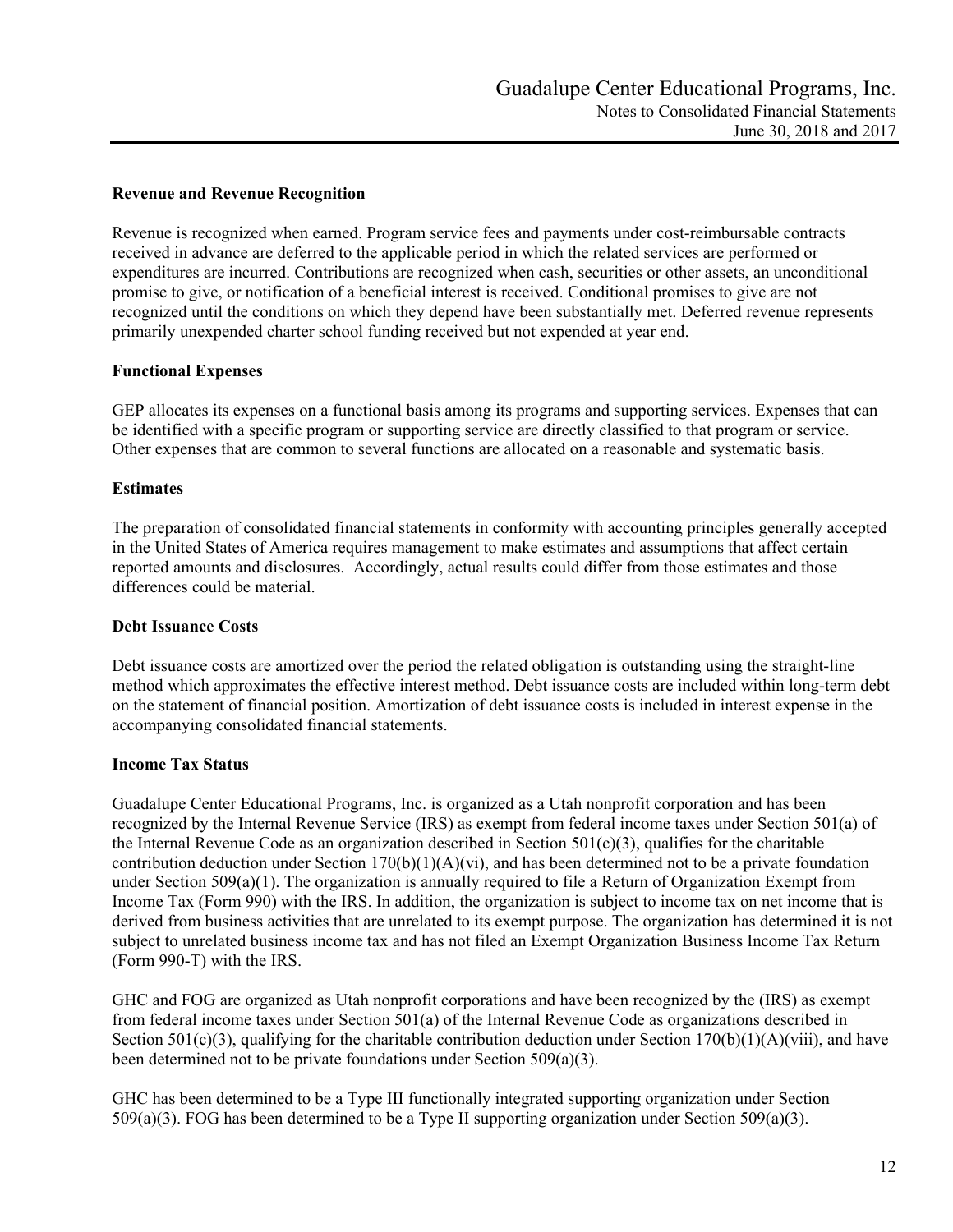GHC and FOG are annually required to file a Return of Organization Exempt from Income Tax (Form 990) with the IRS. In addition, the organizations are subject to income tax on net income that is derived from business activities that are unrelated to its exempt purpose. The organizations have determined that they are not subject to unrelated business income tax and have not filed an Exempt Organization Business Income Tax Return (Form 990-T) with the IRS.

GEP believes that each entity has appropriate support for any tax positions taken affecting their annual filing requirements, and as such, do not have any uncertain tax positions that are material to the financial statements. The organizations would recognize future accrued interest and penalties related to unrecognized tax benefits and liabilities in income tax expense if such interest and penalties are incurred.

# **Subsequent Events**

Management has evaluated subsequent events through November 15, 2018, the date the financial statements were available to be issued.

# **Note 2 - New Markets Tax Credit Project**

In connection with GEP's efforts to build a new school building, GEP partnered with Chase Community Equity, LLC (Chase) and has obtained additional funding by utilizing the New Markets Tax Credit Program (NMTC). As part of the process to obtain NMTC funding, two tax-exempt entities were created (GHC and FOG).

The NMTC permits taxpayers to receive a credit against federal income taxes for making qualified equity investments in designated Community Development Entities (CDE). Substantially all of the qualified equity investment must in turn be used by the CDE to provide investments in low-income communities. The credit provided to the investor totals 39% of the cost of the investment and is claimed over a seven-year credit allowance period. In each of the first three years, the investor receives a credit equal to 5% of the total amount paid for the stock or capital interest at the time of purchase. For the final four years, the value of the credit is 6% annually. Investors may not redeem their investments in CDEs prior to the conclusion of the seven-year period.

GHC has recorded long-term debt payable to Alliance Finance Fund 5, LLC in connection with the NMTC project (see Note 13). This long-term debt was funded to GHC by means of an investment made in Alliance Finance Fund 5, LLC by Chase NMTC GCEP Investment Fund, LLC (Chase NMTC) (owned 100% by Chase). Chase NMTC has a promissory note payable to FOG for \$6,724,000 (see Note 7), representing the leveraged portion of the investment.

In addition, Guadalupe Center Educational Programs, Inc. has entered into a put/call option agreement with Chase (the 100% owner of Chase NMTC) (the Seller). For a 90-day period following the end of the tax credit investment period (seven years), the Seller may put their interest in Chase NMTC to GEP for \$1,000. If the Seller does not put their interest in Chase NMTC to GEP, GEP may exercise an option to call the interest of the Seller in Chase NMTC and purchase it for an amount defined in the put/call option agreement, intended to represent the fair-market value of the Seller's interest in Chase NMTC at that time. Neither party is required to exercise its option under this agreement.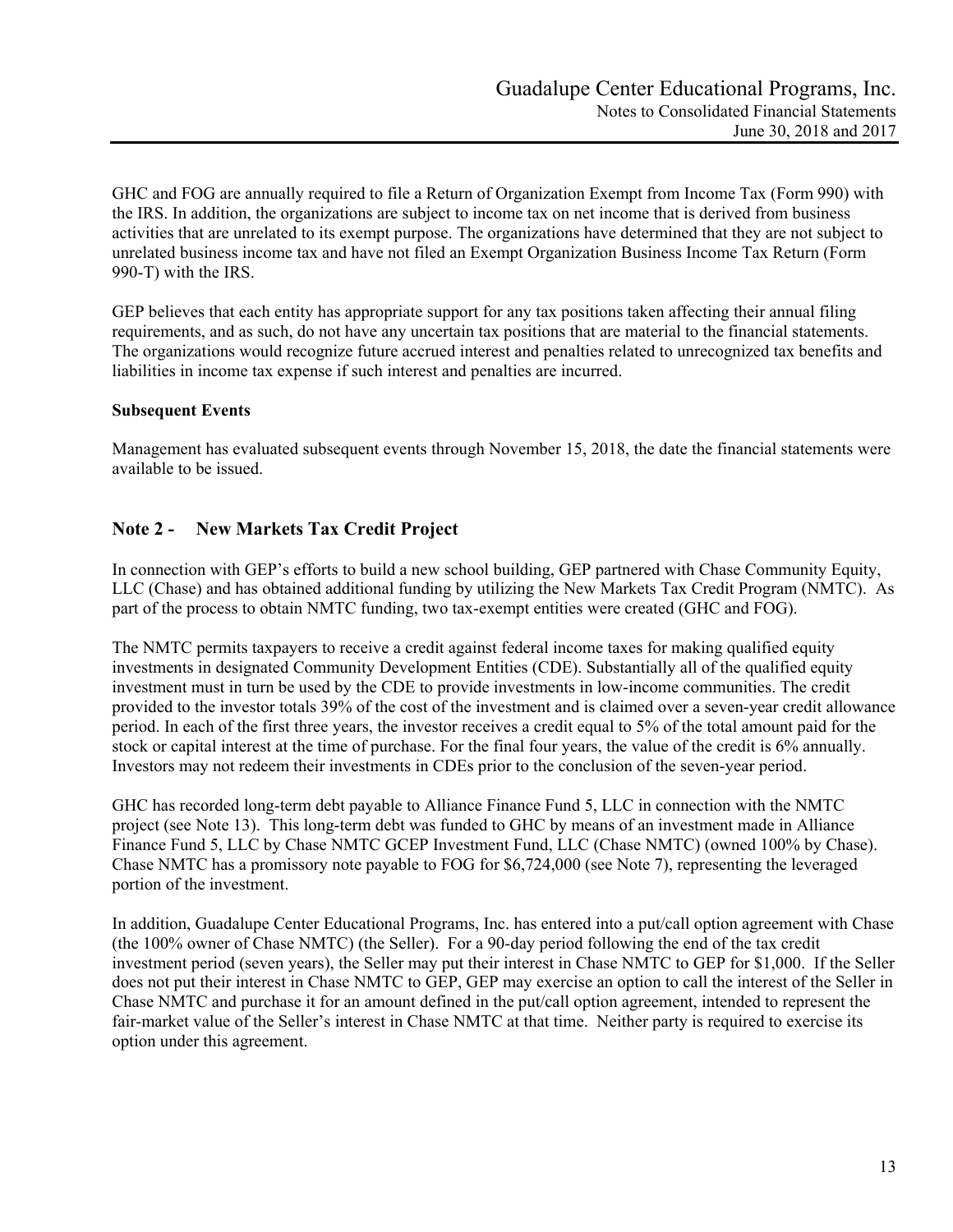# **Note 3 - Restricted Cash**

Restricted cash consists of cash restricted for the future payment of CDE management fees and audit/tax fees related to the financing of the new school building. At June 30, 2018, \$58,500 of this cash is considered current and \$76,611 is considered noncurrent. At June 30, 2017, \$58,500 of this cash is considered current and \$135,111 is considered noncurrent.

# **Note 4 - Government Grants and Contracts Receivable**

Government grants and contracts receivable totaling \$206,800 and \$161,248 at June 30, 2018 and 2017, respectively, represent amounts due from certain state and local government agencies for reimbursement of various approved expenses under grants or contracts.

# **Note 5 - Contributions Receivable**

Contributions receivable consist of the following at June 30, 2018 and 2017:

|                     | 2018    | 2017 |         |  |
|---------------------|---------|------|---------|--|
| United Way          | 125,000 | \$   | 157,313 |  |
| Other organizations | 7,302   |      | 13,650  |  |
|                     | 132,302 |      | 170,963 |  |

# **Note 6 - Property and Equipment**

Property and equipment consists of the following at June 30, 2018 and 2017:

|                                                                | 2018                                               | 2017                                               |
|----------------------------------------------------------------|----------------------------------------------------|----------------------------------------------------|
| Land<br><b>Building</b><br>Furniture and equipment<br>Vehicles | \$<br>425,435<br>6,929,171<br>1,265,399<br>488,270 | \$<br>425,435<br>6,929,171<br>1,249,614<br>439,942 |
|                                                                | 9,108,275                                          | 9,044,162                                          |
| Less accumulated depreciation                                  | (1,676,851)                                        | (1,315,952)                                        |
|                                                                | 7,431,424                                          | 7,728,210                                          |

#### **Note 7 - Note Receivable**

Note receivable consists of a note receivable from Chase NMTC GCEP Investment Fund, LLC, an unrelated entity involved in the financing of the school building (Note 2). The note carries an interest rate of 1.449885% and requires quarterly interest-only payments through January 2021, at which time quarterly principal and interest payments are required through December 31, 2053, the date of maturity.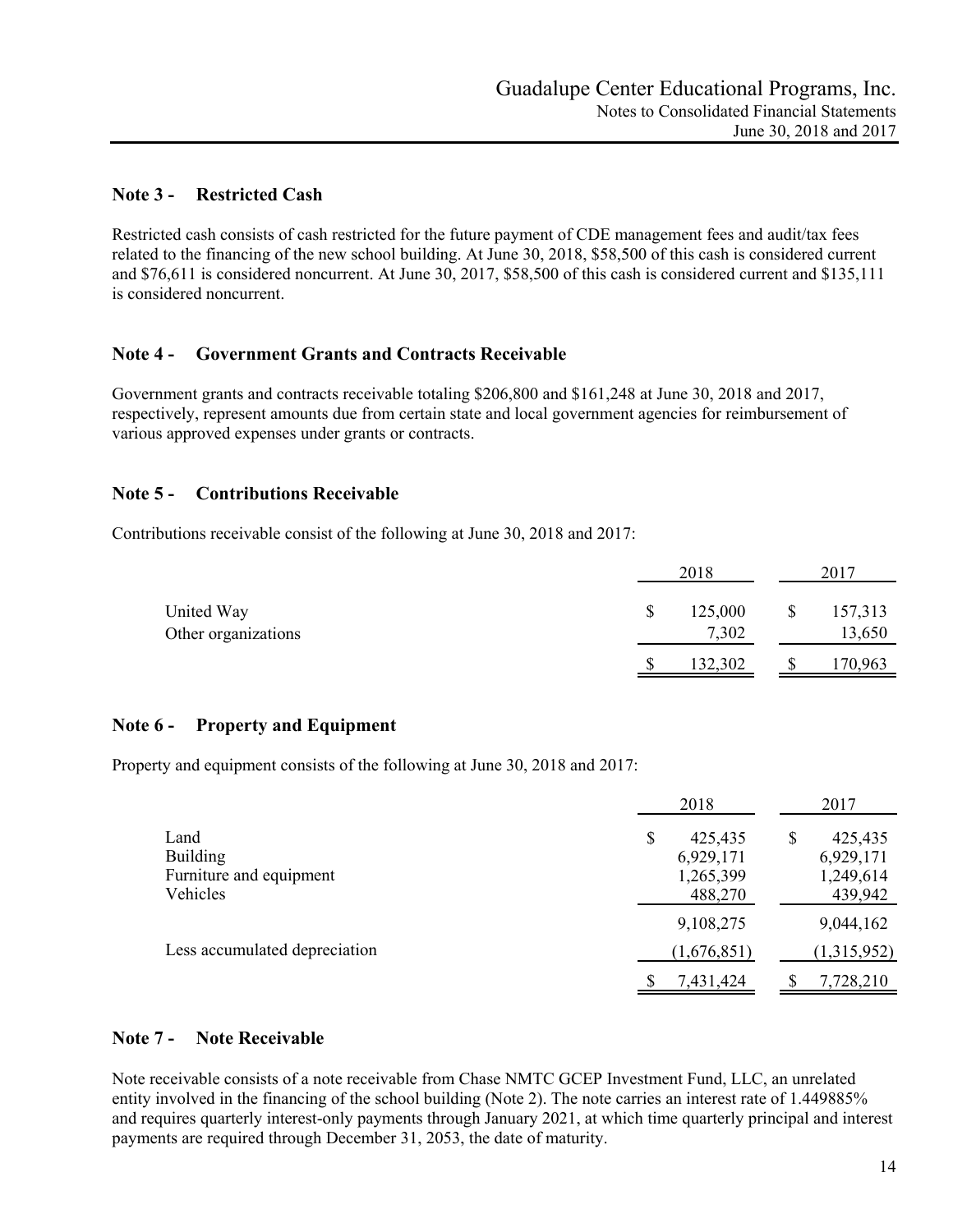Future maturities of the note receivable are as follows:

| Year Ending June 30, |                                |
|----------------------|--------------------------------|
| 2019                 | \$<br>$\overline{\phantom{a}}$ |
| 2020                 | $\overline{\phantom{a}}$       |
| 2021                 | 79,768                         |
| 2022                 | 161,278                        |
| 2023                 | 163,629                        |
| Thereafter           | 6,319,325                      |
|                      | \$<br>6,724,000                |

# **Note 8 - Endowment**

During the year ended June 30, 2017, the organization established an endowment fund (the Endowment) held by FOG to receive gifts and to provide support for the activities and general operations of GEP. Net assets associated with endowment funds are classified and reported based on the existence or absence of any donor-imposed restrictions. As of June 30, 2018 and 2017, Endowment net assets totaled \$715,194 and \$622,436, respectively, and represent unrestricted net assets designated for investment by the Board of Directors.

#### *Investment and Spending Policies*

GEP has adopted investment and spending policies for the Endowment that attempt to provide a predictable stream of funding for operations while seeking to maintain the purchasing power of the endowment assets. Over time, long-term rates of return should be equal to an amount sufficient to maintain the purchasing power of the Endowment assets, to provide the necessary capital to fund the spending policy, and to cover the costs of managing the Endowment investments. The performance objective is to achieve returns at least equal to relevant benchmarks. Actual returns in any given year may vary. To satisfy this long-term rate-of return objective, the investment portfolio is structured on a total-return approach through which investment returns are achieved through both capital appreciation (realized and unrealized) and current yield (interest and dividends). A significant portion of the funds are invested to seek growth of principal over time.

The annual net earnings of unrestricted Endowment funds may be committed, granted or expended for the activities and purposes of GEP in an amount not to exceed 10% of the total value of the fund upon unanimous approval of the Board of Directors.

Changes in Endowment net assets for the years ended June 30, 2018 and 2017 are as follows:

|                                                                           | 2018 |                   |   | 2017            |
|---------------------------------------------------------------------------|------|-------------------|---|-----------------|
| Endowment net assets, beginning of year<br>Purchase (sale) of investments | S    | 622,436<br>51,339 | S | 600,000         |
| Investment return                                                         |      |                   |   |                 |
| Interest and dividends, net of fees<br>Net realized and unrealized gain   |      | 13,963<br>27,456  |   | 3,848<br>18,588 |
| Endowment net assets, end of year                                         |      | 715,194           |   | 622,436         |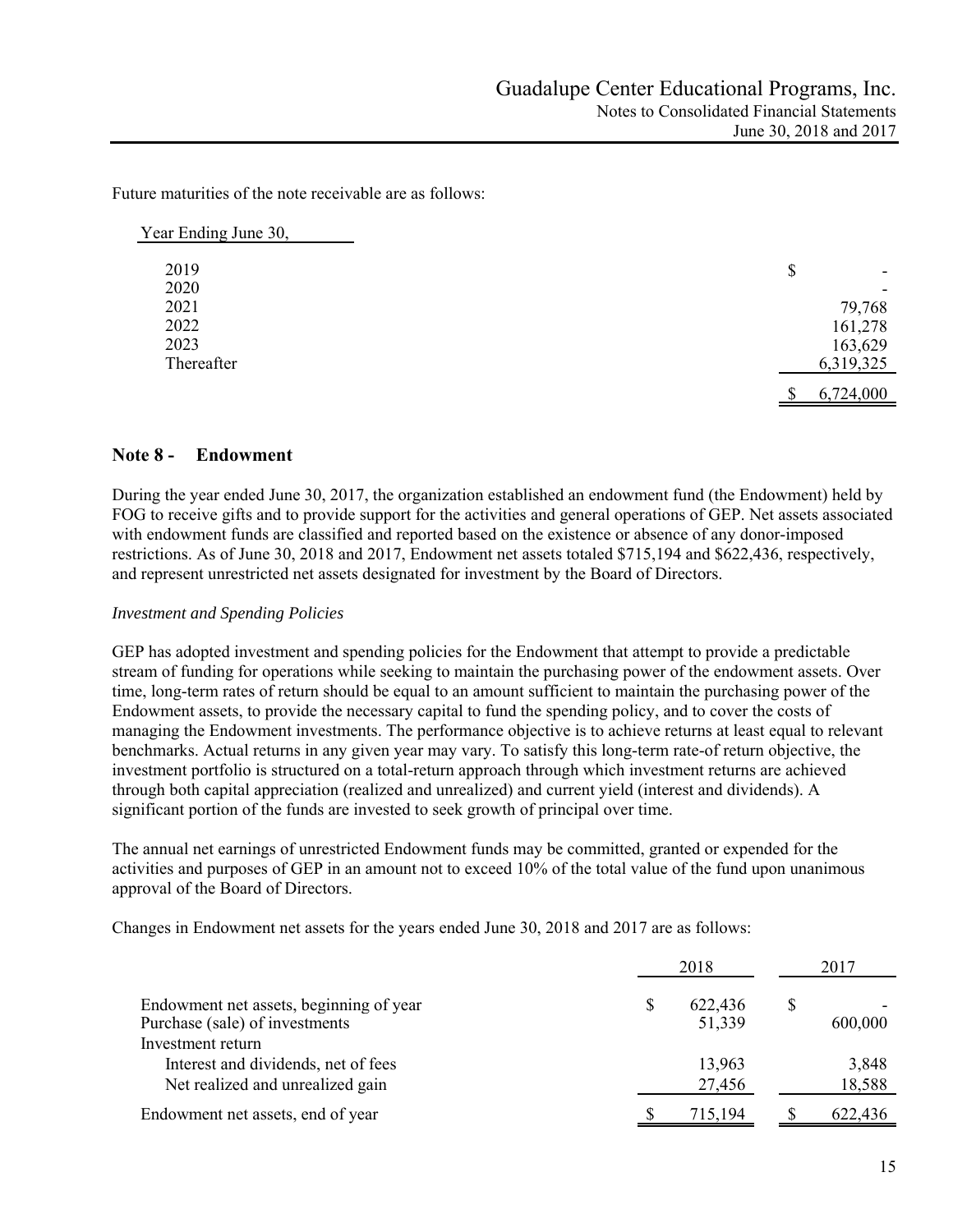# **Note 9 - Beneficial Interest in Assets Held by Recipient Organization**

In approximately 1985, a permanently restricted endowment fund was established with Catholic Foundation of Utah (CFU). CFU is responsible for the investment and administration of the fund and the earnings are to be used to benefit GEP. The restricted corpus balance is \$165,000 at June 30, 2018 and 2017. GEP does not believe that CFU has variance power as defined by GAAP and, therefore, records its interest in the changes in the net assets of CFU related to this permanently restricted endowment.

At June 30, 2018 and 2017, GEP has recorded \$219,513 and \$215,317, respectively, as its interest in the net assets of CFU relating to this permanently restricted endowment. During the years ended June 30, 2018 and 2017, GEP recorded a gain of \$11,378 and \$14,845, respectively, as change in interest in the net assets of CFU and received a distribution of interest in net assets of CFU of \$7,182 and \$6,978, respectively.

Investments maintained by CFU on behalf of GEP in an endowment fund are carried at fair value, and realized and unrealized gains and losses are reflected in the statements of activities.

Account activity for the years ended June 30, 2018 and 2017 is reflected in the following table:

|                                                                                                                 | 2018              |   | 2017              |
|-----------------------------------------------------------------------------------------------------------------|-------------------|---|-------------------|
| Interest in the net assets of recipient organization, beginning of year<br>Investment returns (net of expenses) | \$<br>215,317     | S | 207,450           |
| Net realized and unrealized gains and losses<br>Withdrawals/amounts appropriated for operations                 | 11,378<br>(7,182) |   | 14,845<br>(6,978) |
| Interest in the net assets of recipient organization, end of year                                               | 219,513           |   | 215,317           |
| Allocated to temporarily restricted net assets                                                                  | (54, 513)         |   | (50,317)          |
| Permanently restricted net assets, end of year                                                                  | 165,000           |   | 165,000           |

The Board of Directors has interpreted state law to not require the preservation of the purchasing power (real value) of the permanent endowment funds unless explicit donor stipulations specify otherwise. The donor of the endowment has specifically stipulated that the original endowment principal may only be expended with the prior written consent of the donor. For the years ended June 30, 2018 and 2017, \$7,182 and \$6,978, respectively, was appropriated from previous appreciation of the endowment fund and was released.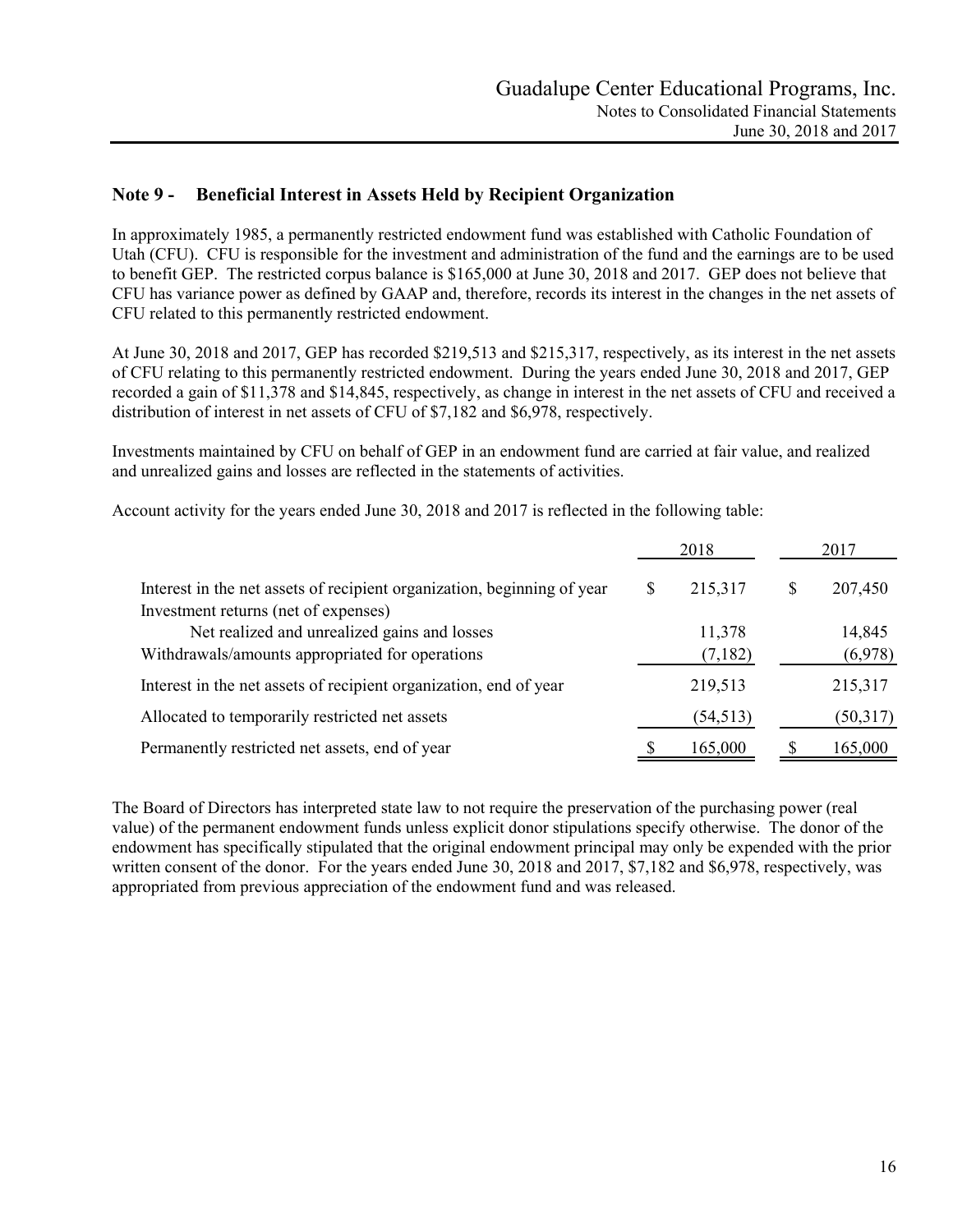# **Note 10 - Fair Value Measurements**

#### **Financial Instruments Measured at Fair Value on a Recurring Basis**

Certain assets are reported at fair value in the financial statements. Fair value is the price that would be received to sell an asset or paid to transfer a liability in an orderly transaction in the principal, or most advantageous market at the measurement date under current market conditions regardless of whether that price is directly observable or estimated using another valuation technique. Inputs used to determine fair value refer broadly to the assumptions that market participants would use in pricing the asset or liability, including assumptions about risk. Inputs may be observable or unobservable. Observable inputs are inputs that reflect the assumptions market participants would use in pricing the asset or liability based on market data obtained from sources independent of the reporting entity. Unobservable inputs are inputs that reflect the reporting entity's own assumptions about the assumptions market participants would use in pricing the asset or liability based on the best information available. A three-tier hierarchy categorizes the inputs as follows:

- Level 1 Quoted prices (unadjusted) in active markets for identical assets or liabilities that GEP can access at the measurement date.
- Level 2 Inputs other than quoted prices included within Level 1 that are observable for the asset or liability, either directly or indirectly. These include quoted prices for similar assets or liabilities in active markets, quoted prices for identical or similar assets or liabilities in markets that are not active, inputs other than quoted prices that are observable for the asset or liability, and market-corroborated inputs.
- Level 3 Unobservable inputs for the asset or liability. In these situations, GEP develops inputs using the best information available in the circumstances.

In some cases, the inputs used to measure the fair value of an asset or a liability might be categorized within different levels of the fair value hierarchy. In those cases, the fair value measurement is categorized in its entirety in the same level of the fair value hierarchy as the lowest level input that is significant to the entire measurement. Assessing the significance of a particular input to entire measurement requires judgment, taking into account factors specific to the asset or liability. The categorization of an asset within the hierarchy is based upon the pricing transparency of the asset and does not necessarily correspond to GEP's assessment of the quality, risk or liquidity profile of the asset or liability.

Investment assets and endowment investment assets are classified within Level 1 because they are comprised of open-end mutual funds with readily determinable fair values based on daily redemption values. The fair value of GEP's beneficial interest in assets held by CFU is based on the fair value of fund investments as reported by the CFU. These are considered to be Level 2 measurements.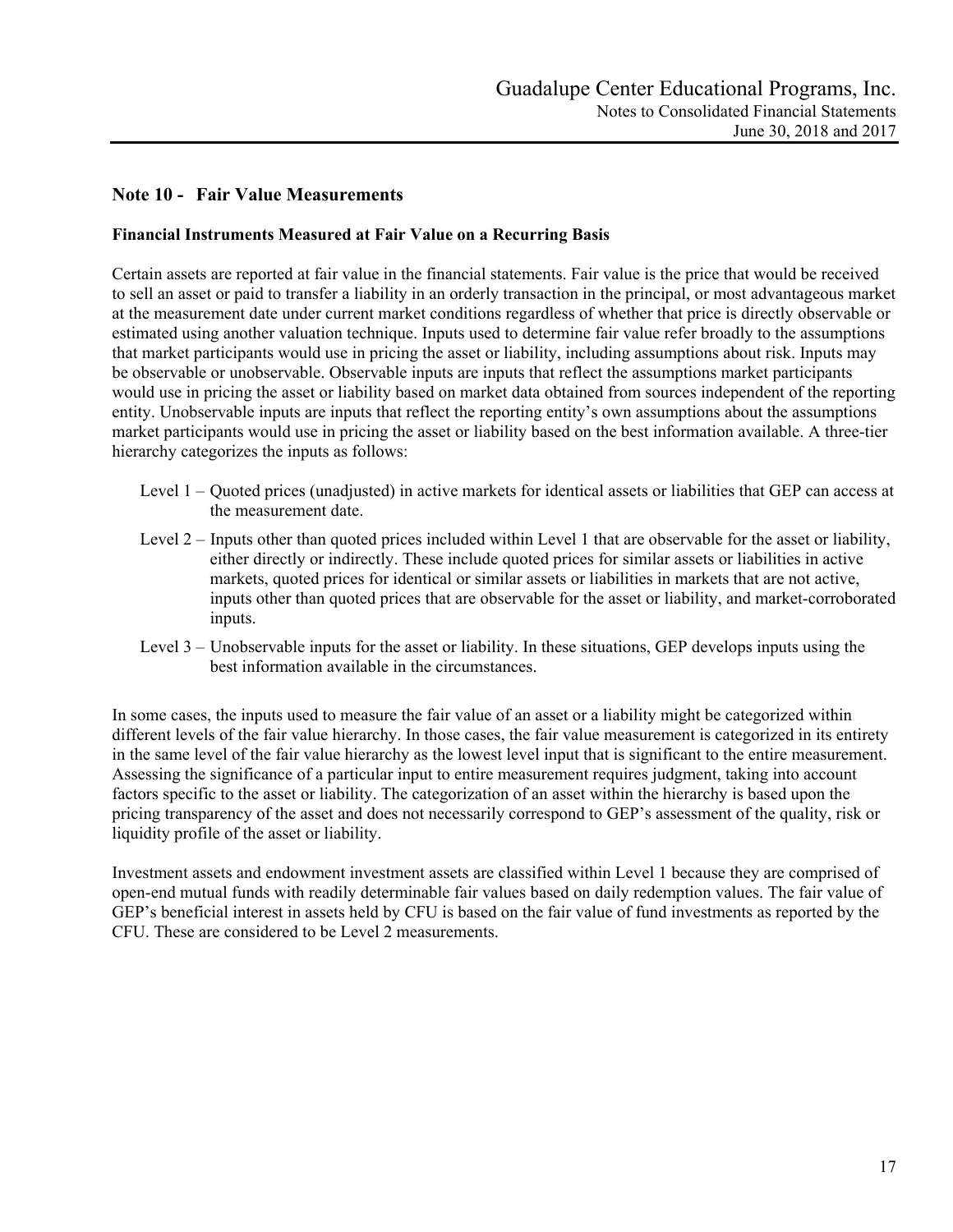The following table presents assets and liabilities measured at fair value on a recurring basis at June 30, 2018 and 2017:

|                                                                 | Assets at Fair Value at June 30, 2018 |                           |                                                  |                    |  |  |  |  |  |  |
|-----------------------------------------------------------------|---------------------------------------|---------------------------|--------------------------------------------------|--------------------|--|--|--|--|--|--|
| Assets                                                          | Level 1                               | Level 2                   | Level 3                                          | Total              |  |  |  |  |  |  |
| Beneficial interest in                                          |                                       |                           |                                                  |                    |  |  |  |  |  |  |
| assets held by recipient organization                           | -S                                    | 219,513<br>\$             | \$                                               | 219,513<br>S       |  |  |  |  |  |  |
| Investments                                                     |                                       |                           |                                                  |                    |  |  |  |  |  |  |
| Cash and money market funds                                     | \$<br>3,562                           | \$                        | \$                                               | \$<br>3,562        |  |  |  |  |  |  |
| Fixed income mutual funds                                       | 249,367                               |                           |                                                  | 249,367            |  |  |  |  |  |  |
| U.S. equity mutual funds                                        | 116,368                               |                           |                                                  | 116,368            |  |  |  |  |  |  |
|                                                                 | 369,297                               |                           |                                                  | 369,297            |  |  |  |  |  |  |
| <b>Endowment</b> investments                                    |                                       |                           |                                                  |                    |  |  |  |  |  |  |
| Cash and money market funds                                     | \$<br>2,051                           | \$                        | \$                                               | \$<br>2,051        |  |  |  |  |  |  |
| Fixed income mutual funds                                       | 255,969                               |                           |                                                  | 255,969            |  |  |  |  |  |  |
| U.S. equity mutual funds<br>International equity mutual funds   | 275,210<br>153,592                    |                           |                                                  | 275,210<br>153,592 |  |  |  |  |  |  |
| Asset allocation mutual funds                                   | 28,372                                |                           |                                                  | 28,372             |  |  |  |  |  |  |
|                                                                 | 715,194                               | $\boldsymbol{\mathsf{S}}$ |                                                  | 715,194            |  |  |  |  |  |  |
| Assets                                                          | Level 1                               | Level 2                   | Assets at Fair Value at June 30, 2017<br>Level 3 | Total              |  |  |  |  |  |  |
|                                                                 |                                       |                           |                                                  |                    |  |  |  |  |  |  |
| Beneficial interest in<br>assets held by recipient organization | -S                                    | S                         |                                                  |                    |  |  |  |  |  |  |
|                                                                 |                                       | 215,317                   | <sup>8</sup>                                     | 215,317            |  |  |  |  |  |  |
| Investments                                                     |                                       |                           |                                                  |                    |  |  |  |  |  |  |
| Cash and money market funds                                     | \$<br>997                             | \$                        | \$                                               | \$<br>997          |  |  |  |  |  |  |
| Fixed income mutual funds<br>U.S. equity mutual funds           | 300,846                               |                           |                                                  | 300,846<br>103,754 |  |  |  |  |  |  |
|                                                                 | 103,754                               |                           |                                                  |                    |  |  |  |  |  |  |
|                                                                 | 405,597                               |                           |                                                  | 405,597            |  |  |  |  |  |  |
| <b>Endowment</b> investments                                    |                                       |                           |                                                  |                    |  |  |  |  |  |  |
| Cash and money market funds                                     | \$<br>2,091                           | \$                        | S                                                | \$<br>2,091        |  |  |  |  |  |  |
| Fixed income mutual funds<br>U.S. equity mutual funds           | 220,853<br>236,786                    |                           |                                                  | 220,853<br>236,786 |  |  |  |  |  |  |
| International equity mutual funds                               | 138,484                               |                           |                                                  | 138,484            |  |  |  |  |  |  |
| Asset allocation mutual funds                                   | 24,222                                |                           |                                                  | 24,222             |  |  |  |  |  |  |
|                                                                 | 622,436<br>\$                         | $\boldsymbol{\mathsf{S}}$ | \$                                               | 622,436<br>\$      |  |  |  |  |  |  |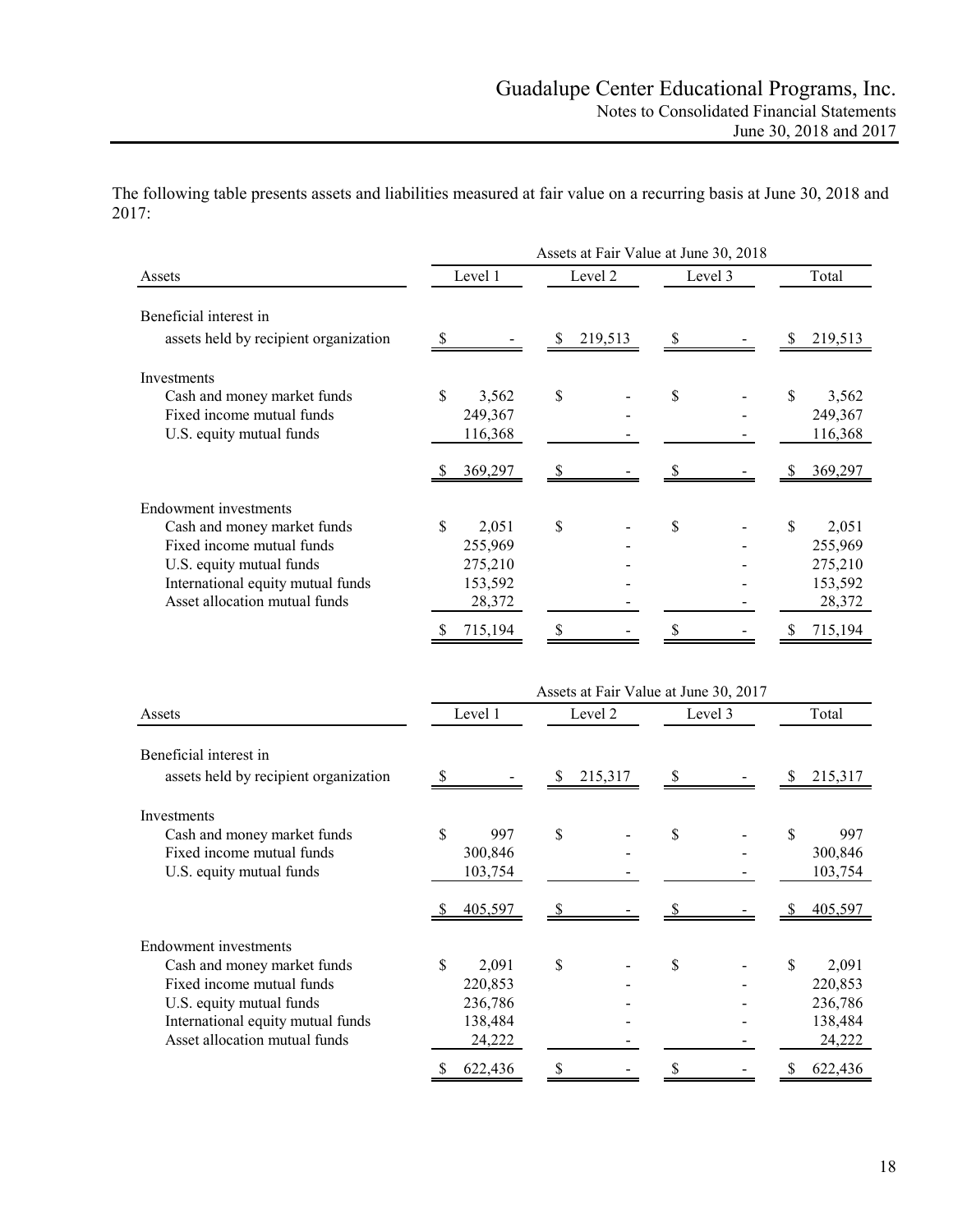# **Note 11 - Net Investment Return**

Net investment return consists of the following for the years ended June 30, 2018 and 2017:

|                                  | 2018        | 2017        |  |  |
|----------------------------------|-------------|-------------|--|--|
| Operating investments            |             |             |  |  |
| Interest and dividends           | \$<br>8,192 | \$<br>1,388 |  |  |
| Net realized and unrealized gain | 6,849       | 4,209       |  |  |
|                                  | 15,041      | 5,597       |  |  |
| Endowment investments            |             |             |  |  |
| Interest and dividends           | 16,522      | 4,200       |  |  |
| Net realized and unrealized gain | 27,456      | 18,588      |  |  |
| Less custodial fees              | (2,559)     | (352)       |  |  |
|                                  | 41,419      | 22,436      |  |  |
|                                  | 56,460      | 28,033      |  |  |

# **Note 12 - Capital Campaign Promises to Give**

Capital campaign promises to give totaling \$0 and \$10,000 at June 30, 2018 and 2017, respectively, represent unconditional promises to give by donors related to GEP's building campaign. The amount due at June 30, 2017 was collected during the year ended June 30, 2018.

# **Note 13 - Long-Term Debt**

Long-term debt consists of the following at June 30, 2018 and 2017:

|                                                                                                                                                                                                                                                                                                                                                                                                                                                                                                                                                                                                                                                                                      | 2018      |  | 2017      |
|--------------------------------------------------------------------------------------------------------------------------------------------------------------------------------------------------------------------------------------------------------------------------------------------------------------------------------------------------------------------------------------------------------------------------------------------------------------------------------------------------------------------------------------------------------------------------------------------------------------------------------------------------------------------------------------|-----------|--|-----------|
| Notes payable to Alliance Finance Fund 5, LLC, an unrelated entity<br>involved in the financing of the school building (Note 2), interest at<br>1.00%, quarterly interest-only payments beginning January 9, 2014.<br>No prepayment of these notes permitted prior to the NMTC recapture<br>period. On January 9, 2021, the notes require quarterly payments<br>of principal and interest such that the full amount of the notes and<br>any unpaid interest will be repaid by December 31, 2053. Secured<br>by a trust deed on the property. Net of unamortized debt issuance<br>costs of \$179,355 in 2018 and \$242,269, in 2017, based on an<br>effective interest rate of 1.22%. | 9,570,645 |  | 9,507,731 |
| Total long-term debt                                                                                                                                                                                                                                                                                                                                                                                                                                                                                                                                                                                                                                                                 | 9.570.645 |  | 9,507,731 |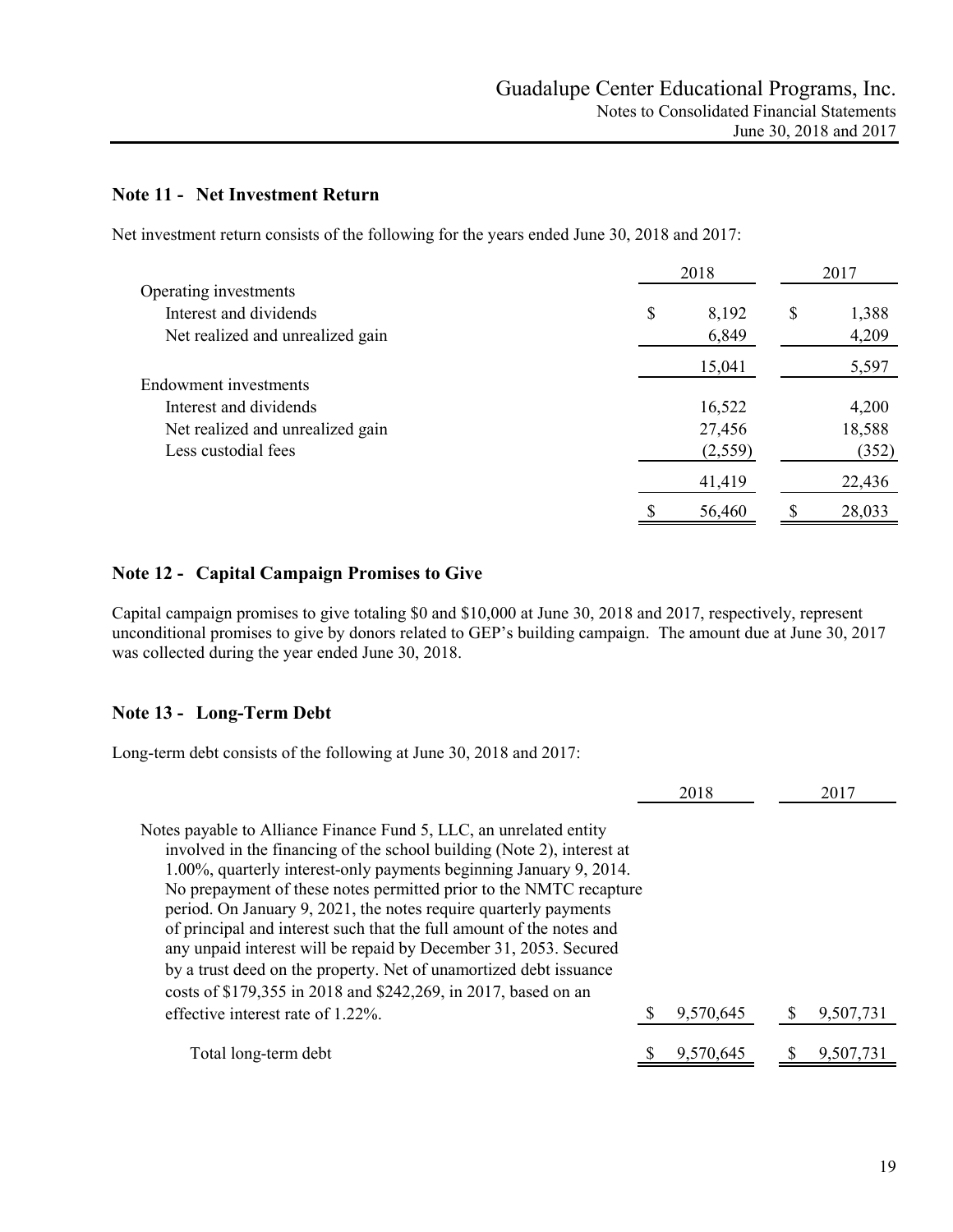Future maturities of long-term debt are as follows:

| Year Ending June 30,                 |            |
|--------------------------------------|------------|
| 2019                                 | \$         |
| 2020                                 |            |
| 2021                                 | 125,030    |
| 2022                                 | 251,940    |
| 2023                                 | 254,469    |
| Thereafter                           | 9,118,561  |
| Unamortized debt issuance costs, net | (179, 355) |
|                                      | 9,570,645  |

# **Note 14 - Temporarily Restricted Net Assets**

Temporarily restricted net assets consist of the following at June 30, 2018 and 2017:

|                                                                     |    | 2018    |   | 2017    |
|---------------------------------------------------------------------|----|---------|---|---------|
| Capital campaign                                                    | \$ | 140,333 | S | 165,890 |
| Restricted cash - CDE fees                                          |    | 135,111 |   | 193,611 |
| Early Learning Center                                               |    | 50,180  |   | 92,062  |
| <b>Adult Education</b>                                              |    | 13,000  |   | 10,000  |
| Guadalupe Charter School                                            |    | 70,800  |   | 70,500  |
| Interest in net assets of recipient organization (time restriction) |    | 54,513  |   | 50,317  |
| Other                                                               |    | 6,000   |   | 18,650  |
|                                                                     | S  | 469,937 |   | 601,030 |

#### **Note 15 - Defined Contribution Retirement Plan**

GEP sponsors a defined contribution retirement plan (the Plan). All employees who have attained the age of 21 are eligible to participate in the Plan. GEP makes matching plan contributions on behalf of participating, eligible employees in the amount of 50% of deferred employee compensation not to exceed 3% of their salary. Effective July 1, 2016, GEP increased the match to be on compensation up to 5%. Effective January 1, 2017, GEP increased the match to be on compensation up to 10%. For the years ended June 30, 2018 and 2017, GEP contributed \$63,941 and \$59,815, respectively to the Plan.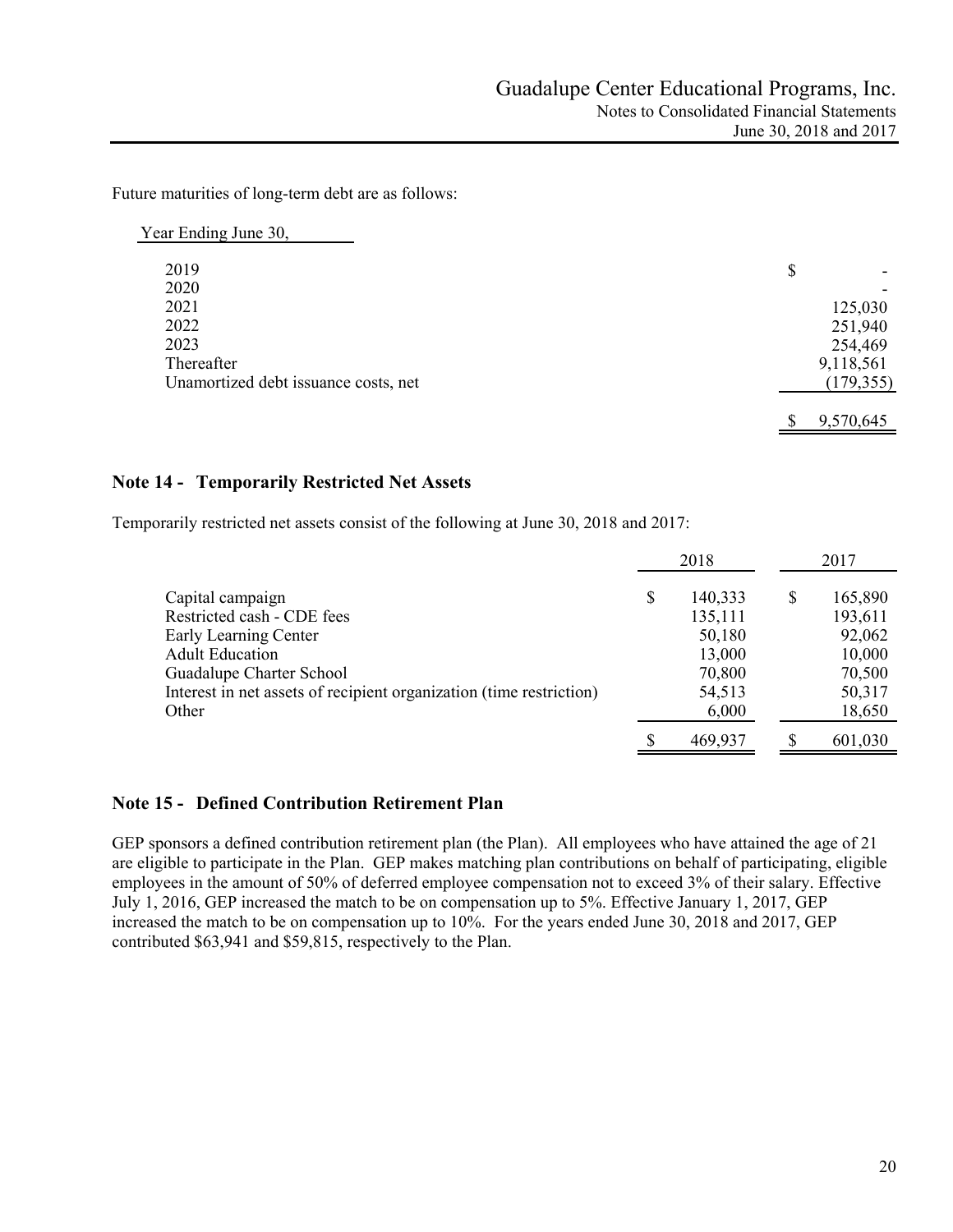Supplementary Information June 30, 2018 and 2017 Guadalupe Center Educational Programs, Inc.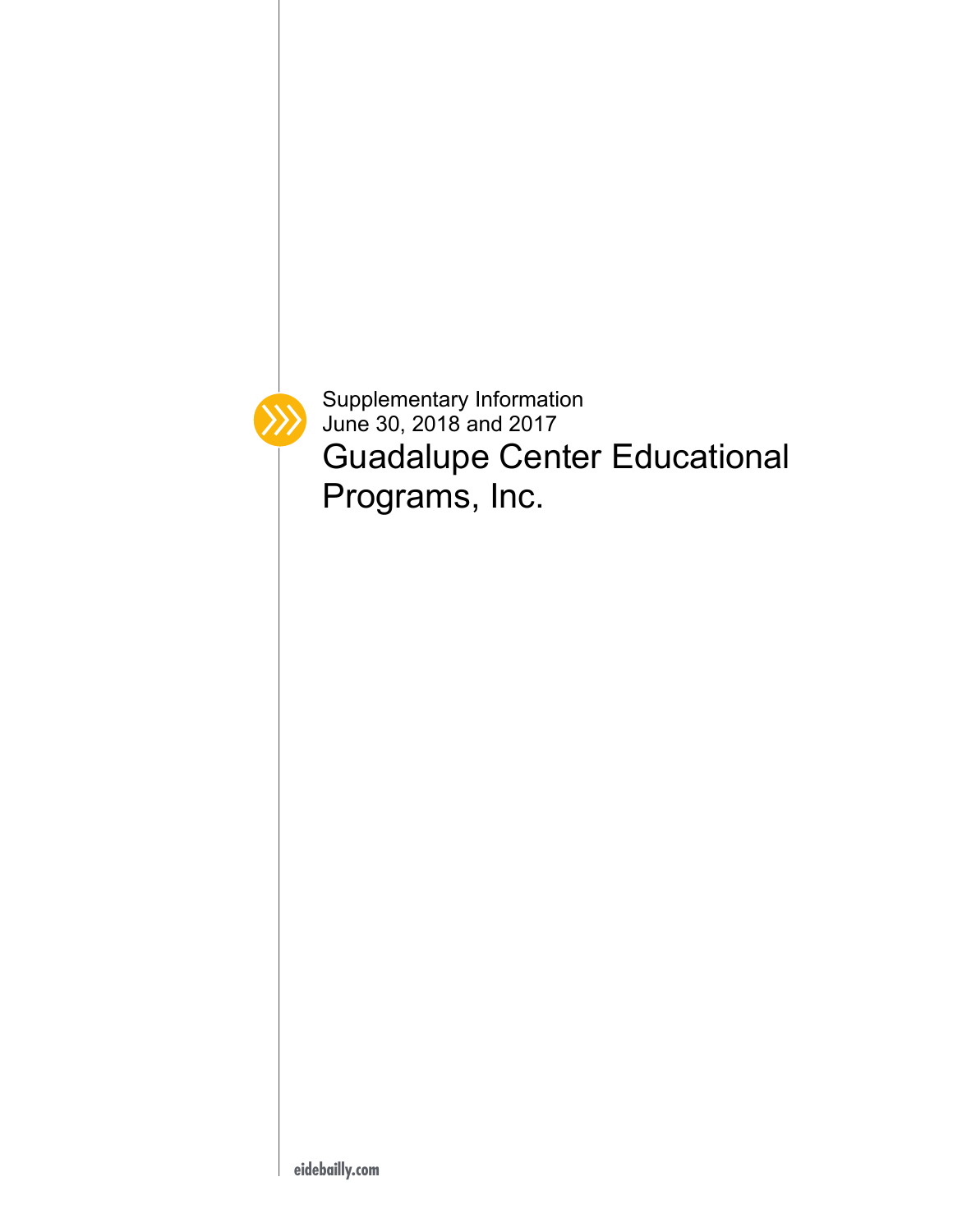|                                                                                                                                          | <b>GEP</b>                        | Guadalupe<br>Holding Co. |                         | Friends of<br>Guadalupe |           | Eliminations                                                      | Total                             |
|------------------------------------------------------------------------------------------------------------------------------------------|-----------------------------------|--------------------------|-------------------------|-------------------------|-----------|-------------------------------------------------------------------|-----------------------------------|
| Assets                                                                                                                                   |                                   |                          |                         |                         |           |                                                                   |                                   |
| Current assets                                                                                                                           |                                   |                          |                         |                         |           |                                                                   |                                   |
| Cash and cash equivalents                                                                                                                | \$<br>363,477                     | S                        | 7,366                   | \$                      |           | \$                                                                | \$<br>370,843                     |
| Restricted cash                                                                                                                          |                                   |                          | 58,500                  |                         |           |                                                                   | 58,500                            |
| Government grants and contracts receivable                                                                                               | 206,800                           |                          |                         |                         |           |                                                                   | 206,800                           |
| Contributions receivable                                                                                                                 | 132,302                           |                          |                         |                         |           |                                                                   | 132,302                           |
| Intercompany receivable                                                                                                                  | 651,340                           |                          |                         |                         |           | (651,340)                                                         |                                   |
| Other receivables                                                                                                                        | 23,416                            |                          |                         |                         |           |                                                                   | 23,416                            |
| Prepaid expenses and deposits                                                                                                            | 10,188                            |                          |                         |                         |           |                                                                   | 10,188                            |
| Total current assets                                                                                                                     | 1,387,523                         |                          | 65,866                  |                         |           | (651,340)                                                         | 802,049                           |
| Property and equipment, net                                                                                                              | 370,621                           |                          | 8,365,121               |                         |           | (1,304,318)                                                       | 7,431,424                         |
| Note receivable                                                                                                                          |                                   |                          |                         |                         | 6,724,000 |                                                                   | 6,724,000                         |
| Restricted cash                                                                                                                          |                                   |                          | 76,611                  |                         |           |                                                                   | 76,611                            |
| Investments                                                                                                                              | 369,297                           |                          |                         |                         |           |                                                                   | 369,297                           |
| Endowment - investments                                                                                                                  |                                   |                          |                         |                         | 715,194   |                                                                   | 715,194                           |
| Beneficial interest in assets held by recipient org.                                                                                     | 219,513                           |                          |                         |                         |           |                                                                   | 219,513                           |
| Assets restricted for acquisition of property & equip.<br>Capital campaign promises to give, net                                         |                                   |                          |                         |                         |           |                                                                   |                                   |
|                                                                                                                                          |                                   |                          |                         |                         |           | $$2,346,954$ $$8,507,598$ $$7,439,194$ $$1,955,658$ $$16,338,088$ |                                   |
| Liabilities and Net Assets<br>Current liabilities<br>Accounts payable<br>Accrued liabilities<br>Deferred revenue<br>Intercompany payable | \$<br>12,629<br>242,097<br>48,554 | \$                       | 2,121                   | \$                      | 651,340   | \$<br>(651, 340)                                                  | \$<br>14,750<br>242,097<br>48,554 |
| Total current liabilities                                                                                                                | 303,280                           |                          | 2,121                   |                         | 651,340   | (651, 340)                                                        | 305,401                           |
| Long-term debt<br>Unamortized debt issuance costs                                                                                        | (46,935)                          |                          | 9,750,000<br>(132, 420) |                         |           |                                                                   | 9,750,000<br>(179, 355)           |
| Long-term debt, less unamortized debt issuance costs                                                                                     | (46, 935)                         |                          | 9,617,580               |                         |           |                                                                   | 9,570,645                         |
| <b>Total liabilities</b>                                                                                                                 | 256,345                           |                          | 9,619,701               |                         | 651,340   | (651,340)                                                         | 9,876,046                         |
| Net assets                                                                                                                               |                                   |                          |                         |                         |           |                                                                   |                                   |
| Unrestricted                                                                                                                             | 1,455,672                         |                          | (1, 112, 103)           |                         | 6,787,854 | (1,304,318)                                                       | 5,827,105                         |
| Temporarily restricted                                                                                                                   | 469,937                           |                          |                         |                         |           |                                                                   | 469,937                           |
| Permanently restricted                                                                                                                   | 165,000                           |                          |                         |                         |           |                                                                   | 165,000                           |
| Total net assets                                                                                                                         | 2,090,609                         |                          | (1,112,103)             |                         | 6,787,854 | (1,304,318)                                                       | 6,462,042                         |
|                                                                                                                                          | \$<br>2,346,954                   | \$                       | 8,507,598               | \$                      | 7,439,194 | \$(1,955,658)                                                     | \$16,338,088                      |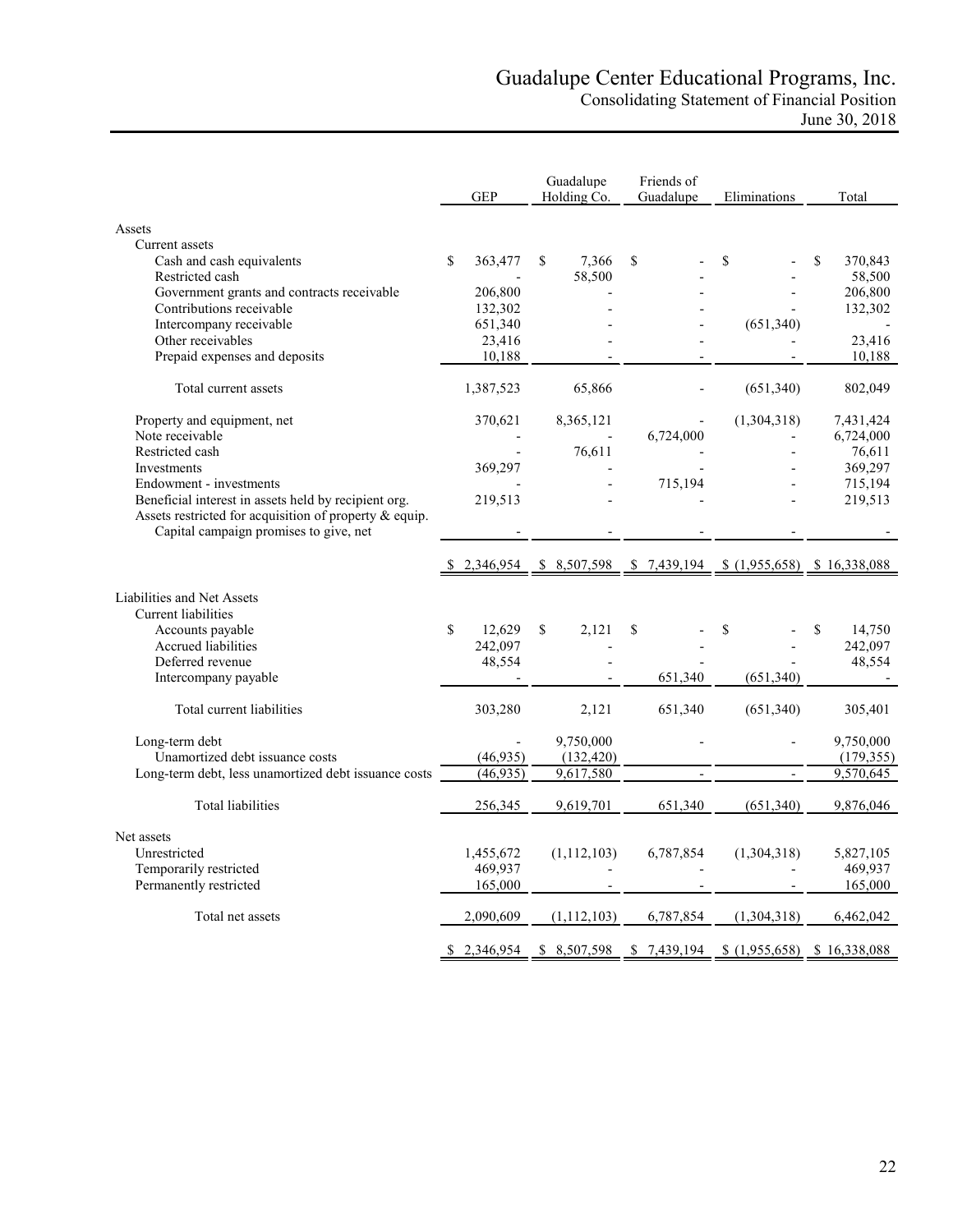|                                                                                                                                          |                    | <b>GEP</b>                      |    | Guadalupe<br>Holding Co. | Friends of<br>Guadalupe |             | Eliminations    | Total                            |
|------------------------------------------------------------------------------------------------------------------------------------------|--------------------|---------------------------------|----|--------------------------|-------------------------|-------------|-----------------|----------------------------------|
| Assets                                                                                                                                   |                    |                                 |    |                          |                         |             |                 |                                  |
| Current assets                                                                                                                           |                    |                                 |    |                          |                         |             |                 |                                  |
| Cash and cash equivalents                                                                                                                | $\mathbf{\hat{S}}$ | 475,865                         | \$ | 2,376                    | \$                      |             | \$              | \$<br>478,241                    |
| Restricted cash                                                                                                                          |                    |                                 |    | 58,500                   |                         |             |                 | 58,500                           |
| Government grants and contracts receivable                                                                                               |                    | 161,248                         |    |                          |                         |             |                 | 161,248                          |
| Contributions receivable                                                                                                                 |                    | 170,963                         |    |                          |                         |             |                 | 170,963                          |
| Intercompany receivable                                                                                                                  |                    | 600,000                         |    |                          |                         |             | (600,000)       |                                  |
| Other receivables                                                                                                                        |                    | 22,811                          |    |                          |                         |             |                 | 22,811                           |
| Prepaid expenses and deposits                                                                                                            |                    | 6,771                           |    |                          |                         |             |                 | 6,771                            |
| Total current assets                                                                                                                     |                    | 1,437,658                       |    | 60,876                   |                         |             | (600,000)       | 898,534                          |
| Property and equipment, net                                                                                                              |                    | 455,056                         |    | 8,614,562                |                         |             | (1,341,408)     | 7,728,210                        |
| Note receivable                                                                                                                          |                    |                                 |    |                          |                         | 6,724,000   |                 | 6,724,000                        |
| Restricted cash                                                                                                                          |                    |                                 |    | 135,111                  |                         |             |                 | 135,111                          |
| Investments                                                                                                                              |                    | 405,597                         |    |                          |                         |             |                 | 405,597                          |
| Endowment - investments                                                                                                                  |                    |                                 |    |                          |                         | 622,436     |                 | 622,436                          |
| Beneficial interest in assets held by recipient org.                                                                                     |                    | 215,317                         |    |                          |                         |             |                 | 215,317                          |
| Assets restricted for acquisition of property & equip.<br>Capital campaign promises to give, net                                         |                    | 10,000                          |    |                          |                         |             |                 | 10,000                           |
|                                                                                                                                          |                    | 2,523,628                       | S. | 8,810,549                | \$                      | 7,346,436   | \$(1,941,408)   | \$16,739,205                     |
| Liabilities and Net Assets<br>Current liabilities<br>Accounts payable<br>Accrued liabilities<br>Deferred revenue<br>Intercompany payable | \$                 | 7,549<br>257,192<br>69,306      | \$ |                          | \$                      | 600,000     | \$<br>(600,000) | \$<br>7,549<br>257,192<br>69,306 |
| Total current liabilities                                                                                                                |                    | 334,047                         |    |                          |                         | 600,000     | (600,000)       | 334,047                          |
| Long-term debt<br>Unamortized debt issuance costs                                                                                        |                    | (65,710)                        |    | 9,750,000<br>(176, 559)  |                         |             |                 | 9,750,000<br>(242, 269)          |
| Long-term debt, less unamortized debt issuance costs                                                                                     |                    | (65,710)                        |    | 9,573,441                |                         |             |                 | 9,507,731                        |
|                                                                                                                                          |                    |                                 |    |                          |                         |             |                 |                                  |
| <b>Total liabilities</b>                                                                                                                 |                    | 268,337                         |    | 9,573,441                |                         | 600,000     | (600,000)       | 9,841,778                        |
| Net assets<br>Unrestricted<br>Temporarily restricted<br>Permanently restricted                                                           |                    | 1,489,261<br>601,030<br>165,000 |    | (762, 892)               |                         | 6,746,436   | (1,341,408)     | 6,131,397<br>601,030<br>165,000  |
| Total net assets                                                                                                                         |                    | 2,255,291                       |    | (762, 892)               |                         | 6,746,436   | (1,341,408)     | 6,897,427                        |
|                                                                                                                                          | \$                 | 2,523,628                       |    | \$ 8,810,549             |                         | \$7,346,436 | (1,941,408)     | \$16,739,205                     |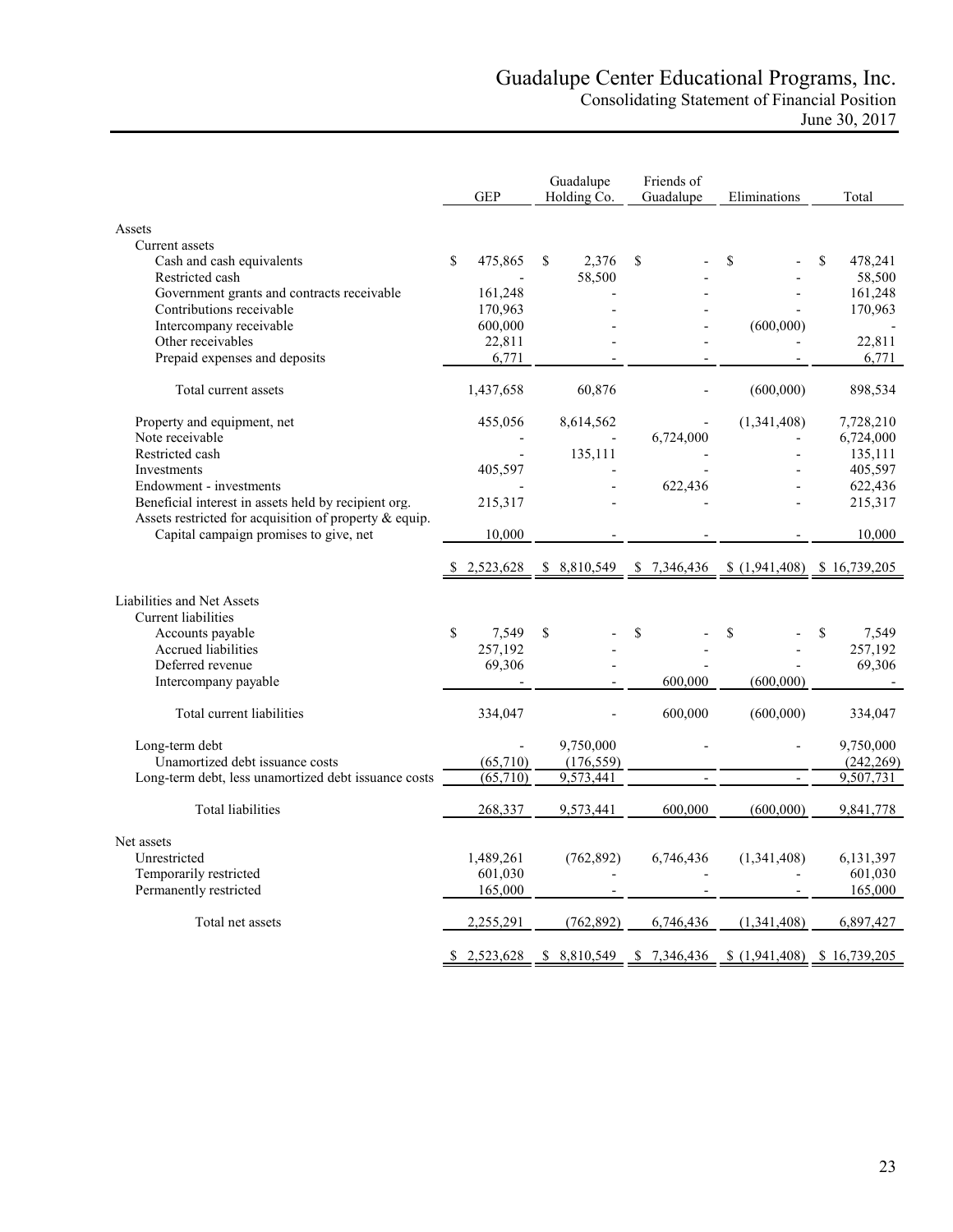| <b>Unrestricted Net Assets</b><br>Public support<br>$\mathbf{\hat{S}}$<br>\$<br>Private donations<br>434,441<br>S<br>\$<br>338,810<br>(95, 631)<br>S<br>59,230<br>United Way<br>59,230<br>Public grants and contracts<br>498,123<br>Charter School - federal funding<br>498,123<br>Charter School - state funding<br>2,241,270<br>2,241,270<br>State of Utah - DCFS<br>73,000<br>73,000<br>40,000<br>Salt Lake County - SSBG<br>40,000<br>30,000<br>Salt Lake City - CDBG<br>30,000<br><b>FINRA</b><br>Literacy/Civics Education<br><b>Adult Basic Education</b><br>195,327<br>195,327<br>Other<br>Revenue<br>Interest income<br>97,490<br>97,490<br>15.041<br>56,460<br>Net investment return<br>41,419<br>Development fee<br>30,000<br>(30,000)<br>22,443<br>Other<br>22,443<br>132,500<br>(132,500)<br>154,522<br>154,522<br>Special events revenue<br>Less costs of direct benefits to donors<br>(31, 182)<br>(31, 182)<br>3,762,215<br>132,500<br>138,909<br>(258, 131)<br>3,775,493<br>Net Assets Released from Restrictions<br>Restrictions satisfied<br>859,096<br>859,096<br>132,500<br>138,909<br>Total unrestricted public support and revenue<br>4,621,311<br>(258, 131)<br>4,634,589<br>Expenses<br>Program services<br>Guadalupe Charter School<br>3,070,505<br>252,093<br>(112, 683)<br>3,209,915<br><b>Adult Education Program</b><br>44,536<br>(16,904)<br>499,101<br>471,469<br>Preschool Program<br>30,963<br>(12, 557)<br>388,672<br>370,266<br>$\overline{a}$<br><b>Toddler Beginnings</b><br>186,946<br>17,287<br>(7, 761)<br>196,472<br>In-Home Program<br>25,174<br>296,294<br>282,690<br>(11, 570)<br>$\overline{a}$<br>Total program services<br>4,381,876<br>370,053<br>(161, 475)<br>4,590,454<br>Supporting services<br>Management and general<br>102,178<br>97,086<br>97,491<br>(127, 554)<br>169,201<br>Fundraising<br>170,846<br>14,572<br>179,226<br>(6, 192)<br>273,024<br>97,491<br>348,427<br>Total supporting services<br>111,658<br>(133, 746)<br>Total expenses<br>4,654,900<br>481,711<br>97,491<br>(295, 221)<br>4,938,881<br>Change in Unrestricted Net Assets<br>(33, 589)<br>(349,211)<br>41,418<br>37,090<br>(304, 292) | <b>GEP</b> | Guadalupe<br>Holding Co. | Friends of<br>Guadalupe | Eliminations | Total |
|----------------------------------------------------------------------------------------------------------------------------------------------------------------------------------------------------------------------------------------------------------------------------------------------------------------------------------------------------------------------------------------------------------------------------------------------------------------------------------------------------------------------------------------------------------------------------------------------------------------------------------------------------------------------------------------------------------------------------------------------------------------------------------------------------------------------------------------------------------------------------------------------------------------------------------------------------------------------------------------------------------------------------------------------------------------------------------------------------------------------------------------------------------------------------------------------------------------------------------------------------------------------------------------------------------------------------------------------------------------------------------------------------------------------------------------------------------------------------------------------------------------------------------------------------------------------------------------------------------------------------------------------------------------------------------------------------------------------------------------------------------------------------------------------------------------------------------------------------------------------------------------------------------------------------------------------------------------------------------------------------------------------------------------------------------------------------------------------------------------------------------------------------------------------|------------|--------------------------|-------------------------|--------------|-------|
|                                                                                                                                                                                                                                                                                                                                                                                                                                                                                                                                                                                                                                                                                                                                                                                                                                                                                                                                                                                                                                                                                                                                                                                                                                                                                                                                                                                                                                                                                                                                                                                                                                                                                                                                                                                                                                                                                                                                                                                                                                                                                                                                                                      |            |                          |                         |              |       |
|                                                                                                                                                                                                                                                                                                                                                                                                                                                                                                                                                                                                                                                                                                                                                                                                                                                                                                                                                                                                                                                                                                                                                                                                                                                                                                                                                                                                                                                                                                                                                                                                                                                                                                                                                                                                                                                                                                                                                                                                                                                                                                                                                                      |            |                          |                         |              |       |
|                                                                                                                                                                                                                                                                                                                                                                                                                                                                                                                                                                                                                                                                                                                                                                                                                                                                                                                                                                                                                                                                                                                                                                                                                                                                                                                                                                                                                                                                                                                                                                                                                                                                                                                                                                                                                                                                                                                                                                                                                                                                                                                                                                      |            |                          |                         |              |       |
|                                                                                                                                                                                                                                                                                                                                                                                                                                                                                                                                                                                                                                                                                                                                                                                                                                                                                                                                                                                                                                                                                                                                                                                                                                                                                                                                                                                                                                                                                                                                                                                                                                                                                                                                                                                                                                                                                                                                                                                                                                                                                                                                                                      |            |                          |                         |              |       |
|                                                                                                                                                                                                                                                                                                                                                                                                                                                                                                                                                                                                                                                                                                                                                                                                                                                                                                                                                                                                                                                                                                                                                                                                                                                                                                                                                                                                                                                                                                                                                                                                                                                                                                                                                                                                                                                                                                                                                                                                                                                                                                                                                                      |            |                          |                         |              |       |
|                                                                                                                                                                                                                                                                                                                                                                                                                                                                                                                                                                                                                                                                                                                                                                                                                                                                                                                                                                                                                                                                                                                                                                                                                                                                                                                                                                                                                                                                                                                                                                                                                                                                                                                                                                                                                                                                                                                                                                                                                                                                                                                                                                      |            |                          |                         |              |       |
|                                                                                                                                                                                                                                                                                                                                                                                                                                                                                                                                                                                                                                                                                                                                                                                                                                                                                                                                                                                                                                                                                                                                                                                                                                                                                                                                                                                                                                                                                                                                                                                                                                                                                                                                                                                                                                                                                                                                                                                                                                                                                                                                                                      |            |                          |                         |              |       |
|                                                                                                                                                                                                                                                                                                                                                                                                                                                                                                                                                                                                                                                                                                                                                                                                                                                                                                                                                                                                                                                                                                                                                                                                                                                                                                                                                                                                                                                                                                                                                                                                                                                                                                                                                                                                                                                                                                                                                                                                                                                                                                                                                                      |            |                          |                         |              |       |
|                                                                                                                                                                                                                                                                                                                                                                                                                                                                                                                                                                                                                                                                                                                                                                                                                                                                                                                                                                                                                                                                                                                                                                                                                                                                                                                                                                                                                                                                                                                                                                                                                                                                                                                                                                                                                                                                                                                                                                                                                                                                                                                                                                      |            |                          |                         |              |       |
|                                                                                                                                                                                                                                                                                                                                                                                                                                                                                                                                                                                                                                                                                                                                                                                                                                                                                                                                                                                                                                                                                                                                                                                                                                                                                                                                                                                                                                                                                                                                                                                                                                                                                                                                                                                                                                                                                                                                                                                                                                                                                                                                                                      |            |                          |                         |              |       |
|                                                                                                                                                                                                                                                                                                                                                                                                                                                                                                                                                                                                                                                                                                                                                                                                                                                                                                                                                                                                                                                                                                                                                                                                                                                                                                                                                                                                                                                                                                                                                                                                                                                                                                                                                                                                                                                                                                                                                                                                                                                                                                                                                                      |            |                          |                         |              |       |
|                                                                                                                                                                                                                                                                                                                                                                                                                                                                                                                                                                                                                                                                                                                                                                                                                                                                                                                                                                                                                                                                                                                                                                                                                                                                                                                                                                                                                                                                                                                                                                                                                                                                                                                                                                                                                                                                                                                                                                                                                                                                                                                                                                      |            |                          |                         |              |       |
|                                                                                                                                                                                                                                                                                                                                                                                                                                                                                                                                                                                                                                                                                                                                                                                                                                                                                                                                                                                                                                                                                                                                                                                                                                                                                                                                                                                                                                                                                                                                                                                                                                                                                                                                                                                                                                                                                                                                                                                                                                                                                                                                                                      |            |                          |                         |              |       |
|                                                                                                                                                                                                                                                                                                                                                                                                                                                                                                                                                                                                                                                                                                                                                                                                                                                                                                                                                                                                                                                                                                                                                                                                                                                                                                                                                                                                                                                                                                                                                                                                                                                                                                                                                                                                                                                                                                                                                                                                                                                                                                                                                                      |            |                          |                         |              |       |
|                                                                                                                                                                                                                                                                                                                                                                                                                                                                                                                                                                                                                                                                                                                                                                                                                                                                                                                                                                                                                                                                                                                                                                                                                                                                                                                                                                                                                                                                                                                                                                                                                                                                                                                                                                                                                                                                                                                                                                                                                                                                                                                                                                      |            |                          |                         |              |       |
|                                                                                                                                                                                                                                                                                                                                                                                                                                                                                                                                                                                                                                                                                                                                                                                                                                                                                                                                                                                                                                                                                                                                                                                                                                                                                                                                                                                                                                                                                                                                                                                                                                                                                                                                                                                                                                                                                                                                                                                                                                                                                                                                                                      |            |                          |                         |              |       |
|                                                                                                                                                                                                                                                                                                                                                                                                                                                                                                                                                                                                                                                                                                                                                                                                                                                                                                                                                                                                                                                                                                                                                                                                                                                                                                                                                                                                                                                                                                                                                                                                                                                                                                                                                                                                                                                                                                                                                                                                                                                                                                                                                                      |            |                          |                         |              |       |
|                                                                                                                                                                                                                                                                                                                                                                                                                                                                                                                                                                                                                                                                                                                                                                                                                                                                                                                                                                                                                                                                                                                                                                                                                                                                                                                                                                                                                                                                                                                                                                                                                                                                                                                                                                                                                                                                                                                                                                                                                                                                                                                                                                      |            |                          |                         |              |       |
|                                                                                                                                                                                                                                                                                                                                                                                                                                                                                                                                                                                                                                                                                                                                                                                                                                                                                                                                                                                                                                                                                                                                                                                                                                                                                                                                                                                                                                                                                                                                                                                                                                                                                                                                                                                                                                                                                                                                                                                                                                                                                                                                                                      |            |                          |                         |              |       |
|                                                                                                                                                                                                                                                                                                                                                                                                                                                                                                                                                                                                                                                                                                                                                                                                                                                                                                                                                                                                                                                                                                                                                                                                                                                                                                                                                                                                                                                                                                                                                                                                                                                                                                                                                                                                                                                                                                                                                                                                                                                                                                                                                                      |            |                          |                         |              |       |
|                                                                                                                                                                                                                                                                                                                                                                                                                                                                                                                                                                                                                                                                                                                                                                                                                                                                                                                                                                                                                                                                                                                                                                                                                                                                                                                                                                                                                                                                                                                                                                                                                                                                                                                                                                                                                                                                                                                                                                                                                                                                                                                                                                      |            |                          |                         |              |       |
|                                                                                                                                                                                                                                                                                                                                                                                                                                                                                                                                                                                                                                                                                                                                                                                                                                                                                                                                                                                                                                                                                                                                                                                                                                                                                                                                                                                                                                                                                                                                                                                                                                                                                                                                                                                                                                                                                                                                                                                                                                                                                                                                                                      |            |                          |                         |              |       |
|                                                                                                                                                                                                                                                                                                                                                                                                                                                                                                                                                                                                                                                                                                                                                                                                                                                                                                                                                                                                                                                                                                                                                                                                                                                                                                                                                                                                                                                                                                                                                                                                                                                                                                                                                                                                                                                                                                                                                                                                                                                                                                                                                                      |            |                          |                         |              |       |
|                                                                                                                                                                                                                                                                                                                                                                                                                                                                                                                                                                                                                                                                                                                                                                                                                                                                                                                                                                                                                                                                                                                                                                                                                                                                                                                                                                                                                                                                                                                                                                                                                                                                                                                                                                                                                                                                                                                                                                                                                                                                                                                                                                      |            |                          |                         |              |       |
|                                                                                                                                                                                                                                                                                                                                                                                                                                                                                                                                                                                                                                                                                                                                                                                                                                                                                                                                                                                                                                                                                                                                                                                                                                                                                                                                                                                                                                                                                                                                                                                                                                                                                                                                                                                                                                                                                                                                                                                                                                                                                                                                                                      |            |                          |                         |              |       |
|                                                                                                                                                                                                                                                                                                                                                                                                                                                                                                                                                                                                                                                                                                                                                                                                                                                                                                                                                                                                                                                                                                                                                                                                                                                                                                                                                                                                                                                                                                                                                                                                                                                                                                                                                                                                                                                                                                                                                                                                                                                                                                                                                                      |            |                          |                         |              |       |
|                                                                                                                                                                                                                                                                                                                                                                                                                                                                                                                                                                                                                                                                                                                                                                                                                                                                                                                                                                                                                                                                                                                                                                                                                                                                                                                                                                                                                                                                                                                                                                                                                                                                                                                                                                                                                                                                                                                                                                                                                                                                                                                                                                      |            |                          |                         |              |       |
|                                                                                                                                                                                                                                                                                                                                                                                                                                                                                                                                                                                                                                                                                                                                                                                                                                                                                                                                                                                                                                                                                                                                                                                                                                                                                                                                                                                                                                                                                                                                                                                                                                                                                                                                                                                                                                                                                                                                                                                                                                                                                                                                                                      |            |                          |                         |              |       |
|                                                                                                                                                                                                                                                                                                                                                                                                                                                                                                                                                                                                                                                                                                                                                                                                                                                                                                                                                                                                                                                                                                                                                                                                                                                                                                                                                                                                                                                                                                                                                                                                                                                                                                                                                                                                                                                                                                                                                                                                                                                                                                                                                                      |            |                          |                         |              |       |
|                                                                                                                                                                                                                                                                                                                                                                                                                                                                                                                                                                                                                                                                                                                                                                                                                                                                                                                                                                                                                                                                                                                                                                                                                                                                                                                                                                                                                                                                                                                                                                                                                                                                                                                                                                                                                                                                                                                                                                                                                                                                                                                                                                      |            |                          |                         |              |       |
|                                                                                                                                                                                                                                                                                                                                                                                                                                                                                                                                                                                                                                                                                                                                                                                                                                                                                                                                                                                                                                                                                                                                                                                                                                                                                                                                                                                                                                                                                                                                                                                                                                                                                                                                                                                                                                                                                                                                                                                                                                                                                                                                                                      |            |                          |                         |              |       |
|                                                                                                                                                                                                                                                                                                                                                                                                                                                                                                                                                                                                                                                                                                                                                                                                                                                                                                                                                                                                                                                                                                                                                                                                                                                                                                                                                                                                                                                                                                                                                                                                                                                                                                                                                                                                                                                                                                                                                                                                                                                                                                                                                                      |            |                          |                         |              |       |
|                                                                                                                                                                                                                                                                                                                                                                                                                                                                                                                                                                                                                                                                                                                                                                                                                                                                                                                                                                                                                                                                                                                                                                                                                                                                                                                                                                                                                                                                                                                                                                                                                                                                                                                                                                                                                                                                                                                                                                                                                                                                                                                                                                      |            |                          |                         |              |       |
|                                                                                                                                                                                                                                                                                                                                                                                                                                                                                                                                                                                                                                                                                                                                                                                                                                                                                                                                                                                                                                                                                                                                                                                                                                                                                                                                                                                                                                                                                                                                                                                                                                                                                                                                                                                                                                                                                                                                                                                                                                                                                                                                                                      |            |                          |                         |              |       |
|                                                                                                                                                                                                                                                                                                                                                                                                                                                                                                                                                                                                                                                                                                                                                                                                                                                                                                                                                                                                                                                                                                                                                                                                                                                                                                                                                                                                                                                                                                                                                                                                                                                                                                                                                                                                                                                                                                                                                                                                                                                                                                                                                                      |            |                          |                         |              |       |
|                                                                                                                                                                                                                                                                                                                                                                                                                                                                                                                                                                                                                                                                                                                                                                                                                                                                                                                                                                                                                                                                                                                                                                                                                                                                                                                                                                                                                                                                                                                                                                                                                                                                                                                                                                                                                                                                                                                                                                                                                                                                                                                                                                      |            |                          |                         |              |       |
|                                                                                                                                                                                                                                                                                                                                                                                                                                                                                                                                                                                                                                                                                                                                                                                                                                                                                                                                                                                                                                                                                                                                                                                                                                                                                                                                                                                                                                                                                                                                                                                                                                                                                                                                                                                                                                                                                                                                                                                                                                                                                                                                                                      |            |                          |                         |              |       |
|                                                                                                                                                                                                                                                                                                                                                                                                                                                                                                                                                                                                                                                                                                                                                                                                                                                                                                                                                                                                                                                                                                                                                                                                                                                                                                                                                                                                                                                                                                                                                                                                                                                                                                                                                                                                                                                                                                                                                                                                                                                                                                                                                                      |            |                          |                         |              |       |
|                                                                                                                                                                                                                                                                                                                                                                                                                                                                                                                                                                                                                                                                                                                                                                                                                                                                                                                                                                                                                                                                                                                                                                                                                                                                                                                                                                                                                                                                                                                                                                                                                                                                                                                                                                                                                                                                                                                                                                                                                                                                                                                                                                      |            |                          |                         |              |       |

(Continued)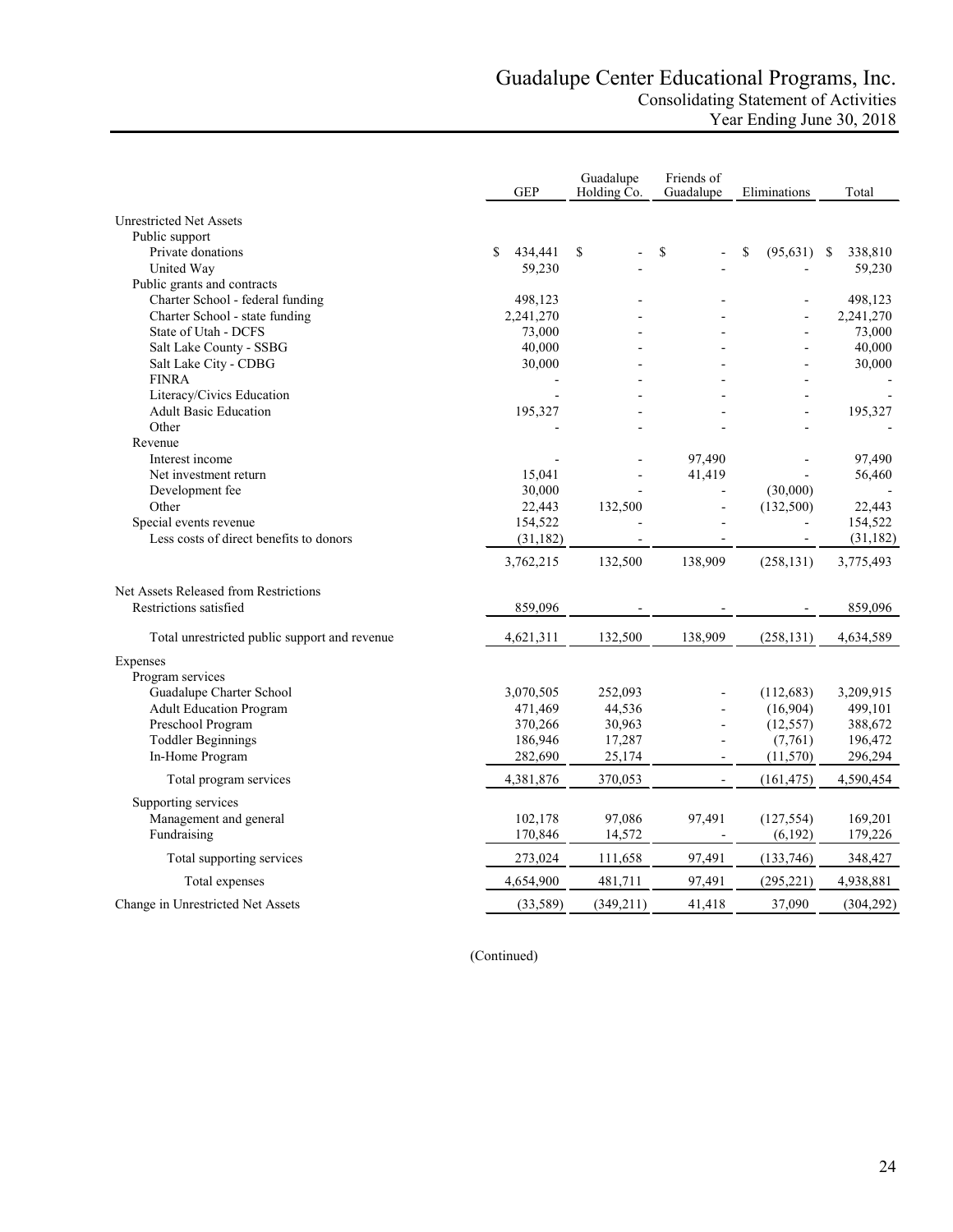|                                                                                        | <b>GEP</b>  |                    | Guadalupe<br>Holding Co. |       | Friends of<br>Guadalupe |        | Eliminations  | Total              |
|----------------------------------------------------------------------------------------|-------------|--------------------|--------------------------|-------|-------------------------|--------|---------------|--------------------|
| Temporarily Restricted Net Assets<br>Public support<br>Private donations<br>United Way | \$          | 479,500<br>237,125 | S                        | $- S$ |                         |        | $- S$<br>-    | 479,500<br>237,125 |
| Net Assets Released from Restrictions<br>Restrictions satisfied                        |             | (859,096)          |                          |       |                         |        |               | (859,096)          |
| Change in Temporarily Restricted Net Assets from Operations                            |             | (142, 471)         |                          |       |                         |        |               | (142, 471)         |
| Change in Interest in Net Assets of Recipient Organization                             |             | 11,378             |                          |       |                         |        |               | 11,378             |
| Change in Temporarily Restricted Net Assets                                            |             | (131,093)          |                          |       |                         |        |               | (131,093)          |
| Change in Net Assets                                                                   |             | (164, 682)         | (349,211)                |       |                         | 41,418 | 37,090        | (435, 385)         |
| Net Assets, Beginning of Year                                                          |             | 2,255,291          | (762, 892)               |       | 6,746,436               |        | (1,341,408)   | 6,897,427          |
| Net Assets, End of Year                                                                | \$2,090,609 |                    | \$(1,112,103)            |       | \$6,787,854             |        | \$(1,304,318) | \$6,462,042        |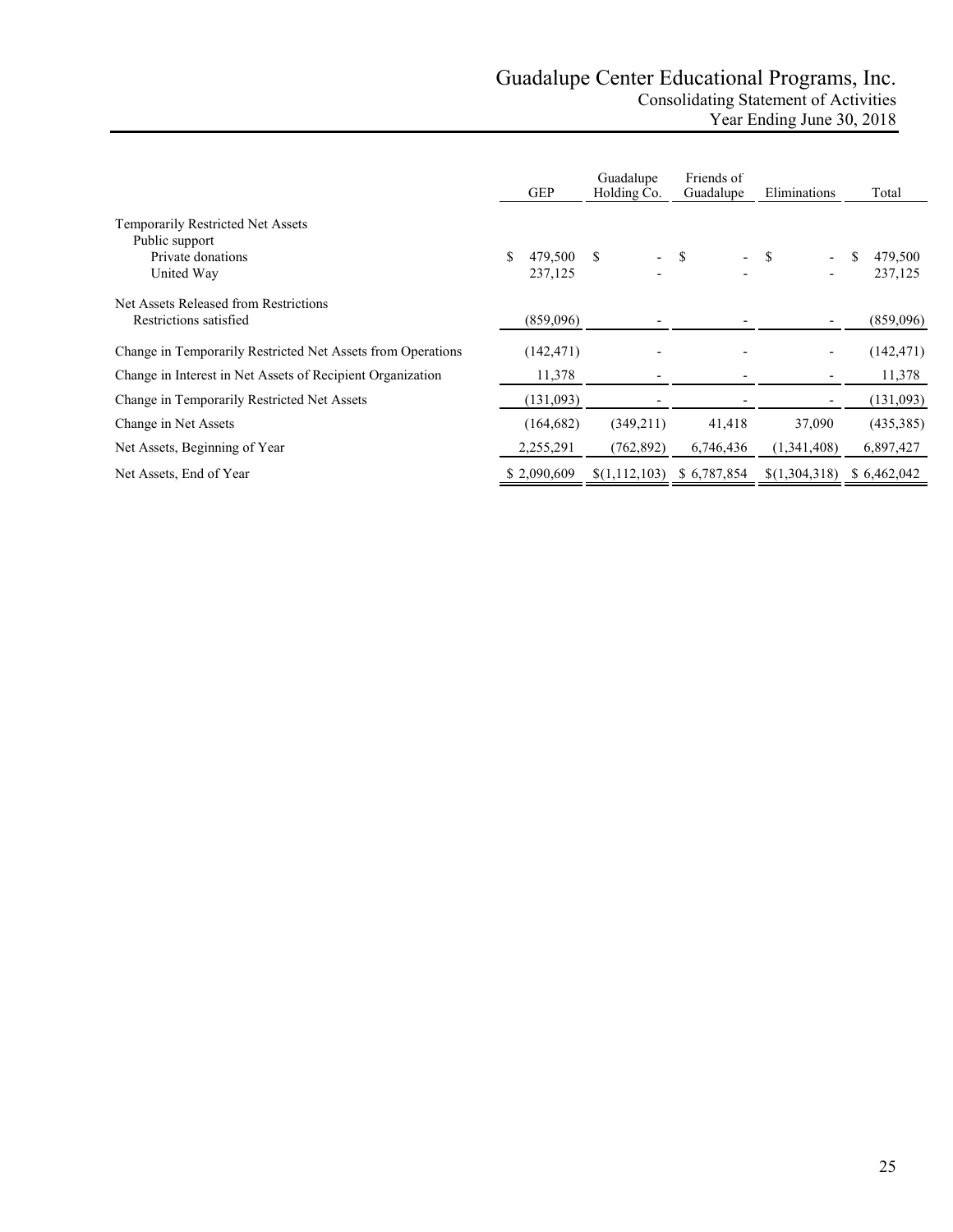|                                               |               | Guadalupe   |            | Friends of    |                 |                    |
|-----------------------------------------------|---------------|-------------|------------|---------------|-----------------|--------------------|
|                                               | <b>GEP</b>    | Holding Co. |            | Guadalupe     | Eliminations    | Total              |
| <b>Unrestricted Net Assets</b>                |               |             |            |               |                 |                    |
| Public support                                |               |             |            |               |                 |                    |
| Private donations                             | \$<br>588,260 | \$          |            | <sup>\$</sup> | \$<br>(93, 687) | 494,573<br>-S      |
| United Way                                    | 55,811        |             |            |               |                 | 55,811             |
| Public grants and contracts                   |               |             |            |               |                 |                    |
| Charter School - federal funding              | 481,426       |             |            |               |                 | 481,426            |
| Charter School - state funding                | 2,034,330     |             |            |               |                 | 2,034,330          |
| State of Utah - DCFS                          | 67,001        |             |            |               |                 | 67,001             |
| Salt Lake County - SSBG                       | 40,000        |             |            |               | ÷               | 40,000             |
| Salt Lake City - CDBG                         | 10,000        |             |            |               |                 | 10,000             |
| <b>FINRA</b>                                  | 1,015         |             |            |               |                 | 1,015              |
| Literacy/Civics Education                     | 36,385        |             |            |               |                 | 36,385             |
| <b>Adult Basic Education</b>                  | 102,530       |             |            |               |                 | 102,530            |
| Other                                         | 1,960         |             |            |               | L,              | 1,960              |
| Revenue                                       |               |             |            |               |                 |                    |
| Interest income                               |               | 34          | L.         | 97,490        | L.              | 97,524             |
| Net investment return                         | 5,597         |             | L,         | 22,436        |                 | 28,033             |
| Development fee                               | 30,000        |             |            |               | (30,000)        |                    |
| Other                                         | 4,999         |             | 132,500    | ÷,            | (132,500)       | 4.999              |
| Special events revenue                        | 143,697       |             |            |               |                 | 143,697            |
| Less costs of direct benefits to donors       | (49,084)      |             |            |               |                 | (49,084)           |
|                                               | 3,553,961     |             | 132,500    | 119,926       | (256, 187)      | 3,550,200          |
| Net Assets Released from Restrictions         |               |             |            |               |                 |                    |
| Restrictions satisfied                        | 1,044,160     |             |            |               | (189, 402)      | 854,758            |
| Total unrestricted public support and revenue | 4,598,121     |             | 132,500    | 119,926       | (445,589)       | 4,404,958          |
| Expenses                                      |               |             |            |               |                 |                    |
| Program services                              |               |             |            |               |                 |                    |
| Guadalupe Charter School                      | 2,881,132     |             | 259,668    |               | (113,402)       | 3,027,398          |
| <b>Adult Education Program</b>                | 387,910       |             | 37,168     |               | (14, 895)       | 410,183            |
| Preschool Program                             | 369,741       |             | 32,783     |               | (13,166)        | 389,358            |
| <b>Toddler Beginnings</b>                     | 147,428       |             | 15,202     | ÷,            | (6,689)         | 155,941            |
| In-Home Program                               | 274,678       |             | 24,212     |               | (10, 604)       | 288,286            |
| Total program services                        | 4,060,889     |             | 369,033    | ÷             | (158, 756)      | 4,271,166          |
| Supporting services                           |               |             |            |               |                 |                    |
| Management and general                        | 97,130        |             | 96,995     | 97,490        |                 |                    |
| Fundraising                                   |               |             | 16,196     |               | (128, 175)      | 163,440<br>199,287 |
|                                               | 189,437       |             |            |               | (6,346)         |                    |
| Total supporting services                     | 286,567       |             | 113,191    | 97,490        | (134, 521)      | 362,727            |
| Total expenses                                | 4,347,456     |             | 482,224    | 97,490        | (293, 277)      | 4,633,893          |
| Change in Unrestricted Net Assets             | 250,665       |             | (349, 724) | 22,436        | (152,312)       | (228, 935)         |

(Continued)